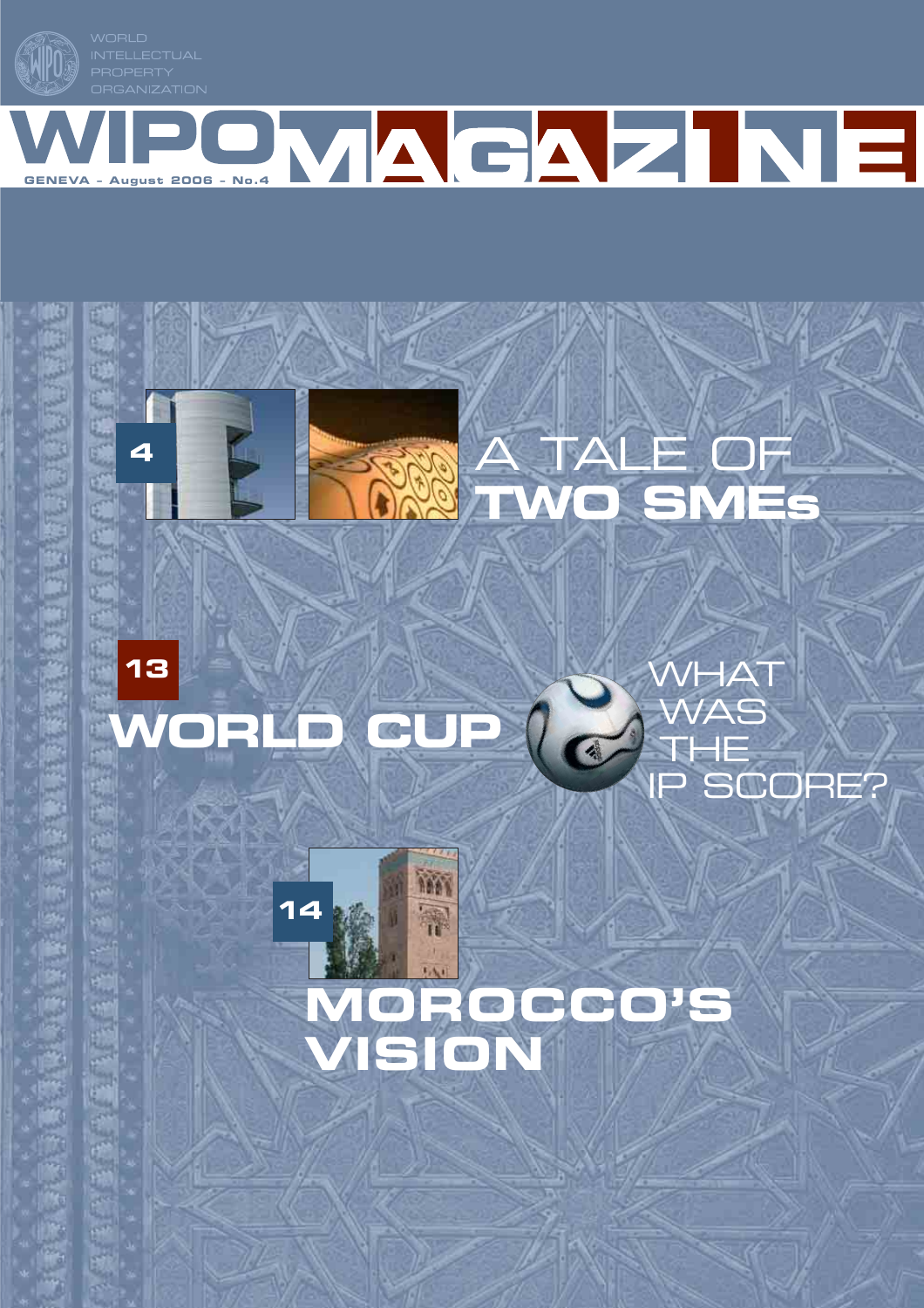## **WIPO Executive Program**

### Strategic Intellectual Property Management



WIPO's Worldwide Academy invites applications for places on its new Executive Program in Strategic Intellectual Property Management. The first program will take place in Geneva on September 18 and 19, 2006.

Intellectual property is a valuable corporate asset and strategic business tool. Businesses of all sizes are becoming increasingly proactive in managing their intangible assets in order to build and sustain competitive advantage. The Academy program is intended to contribute to professional development needs across a wide range of businesses.

Designed for senior business executives, this intensive two-day program will examine strategies for maximizing the business value of intellectual property. Corporate decision-makers and experts from

leading business schools will share their experiences, and will present case studies and industry best practices to demonstrate the effective leveraging of intellectual property assets for competitive advantage.

For further information and registration details, please see the WIPO Worldwide Academy website at *www.wipo.int/academy/ en/execed*; or send an email to *execed.academy@wipo.int*.

#### WIPO MAGAZINE ISSUE 2006/4

Editorial team John Tarpey Elizabeth March Sylvie Castonguay

WIPO staff contributors Anja Von Der Ropp, Tony Taubmann: Bioethics and Patent Law André Heitz: Book Review Victor Vasquez, Eun-Joo Min, Helen Lom: News Round Up

#### Acknowledgements

- Global Women Inventors and Innovators Network (GWIIN)
- International Union for the Protection of New Varieties of Plants (UPOV)
- Office marocain de la propriété industrielle et commerciale

Graphic design Sheyda Navab

©World Intellectual Property Organization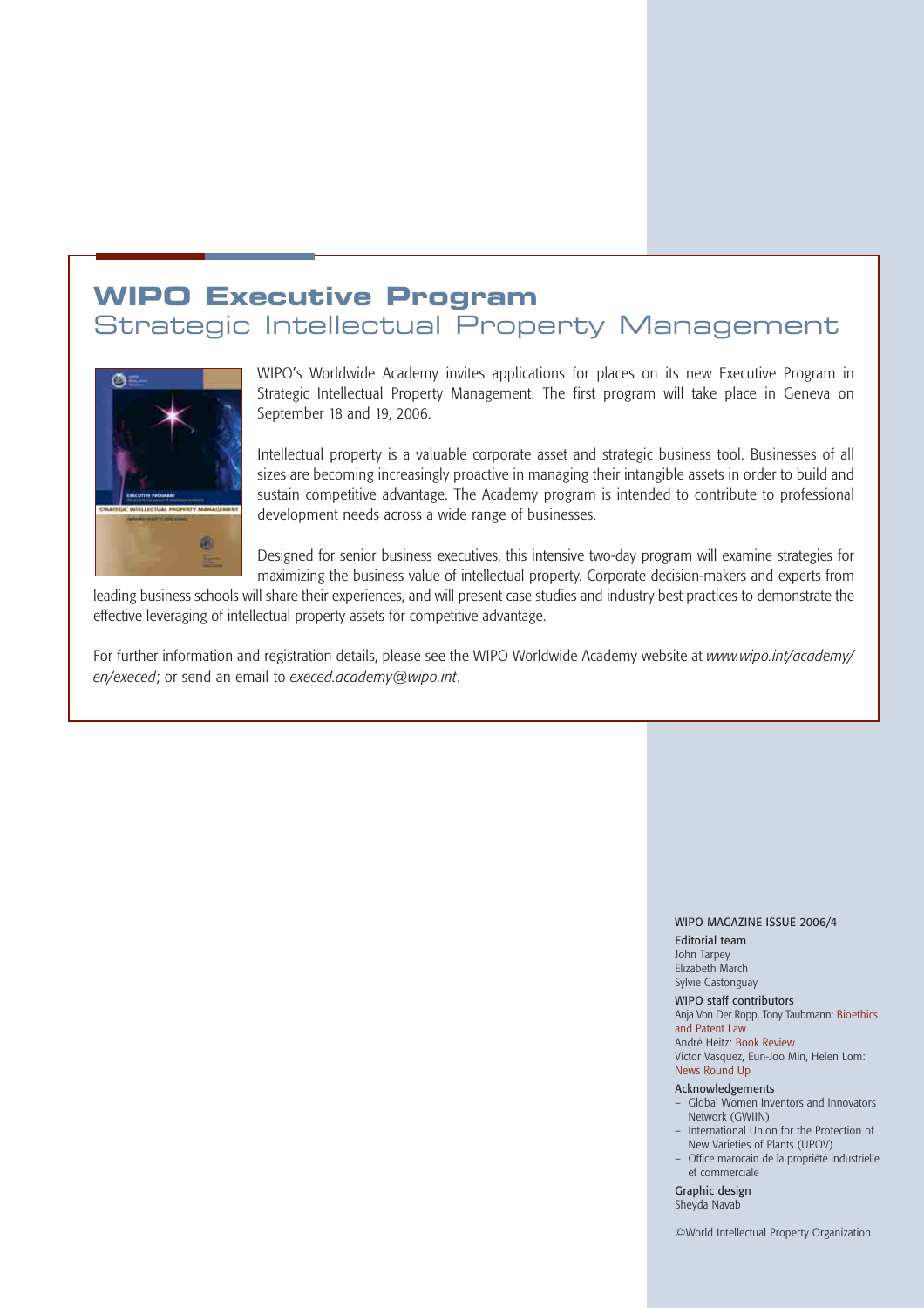# **CONTENTS**

#### GWIIN: CHAMPIONING **WOMEN INVENTORS** IN MEXICO AND BEYOND 2

- **IP AND BUSINESS** A TALE OF **TWO SMEs**  $\Delta$
- BIOETHICS AND **PATENT LAW** The Case of Myriad 8
- UPOV: THE IMPACT OF **PLANT VARIETY PROTECTION** 10
- **FOOTBALL WORLD CUP** THE IP SCORE 13
- **COUNTRY FOCUS MOROCCO**'S VISION 2010  $14$
- **COMMITTEE MEETINGS** Appointment of Top Management Team General Assembly to Decide Future Work on a Development Agenda 16
- **BOOK REVIEW** ENFORCEMENT OF INTELLECTUAL PROPERTY RIGHTS THROUGH BORDER MEASURES 17
- **NEWS ROUNDUP** Barcelona Seminar Discusses Broadcasters' Rights America's Cup – WIPO Provides Electronic Case Facility for Dispute Resolution Top Selling Cholesterol Drug Comes Off Patent WIPO Addresses Indigenous Issues at UN Forum 18
- 20
- **LETTERS** AND COMMENT
- **WIPO AWARDS** 22
- **CALENDAR** OF MEETINGS 23
- NEW **PRODUCTS**   $P<sub>4</sub>$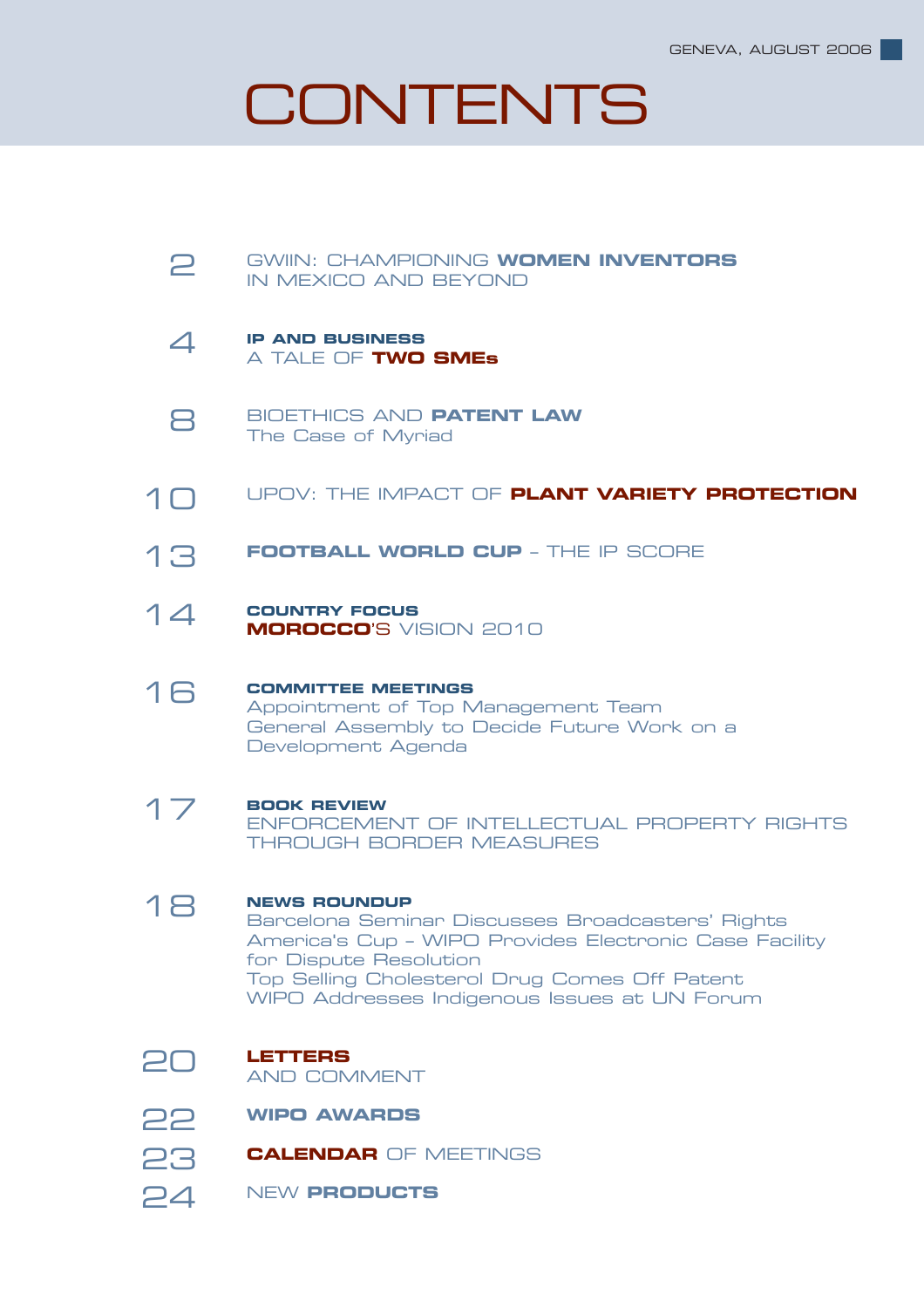# GWIIN: CHAMPIONING **WOMEN INVENTORS** IN MEXICO AND BEYOND



**"A GWIIN-WIPO workshop helped me realize which IP areas to focus on." – Simi Belo trademarked and registered the innovative design of her NewHair® wigs, which show the wearer's scalp through a gap in the hairline to achieve a more natural effect.** 

As the 2006 World Cup plays out in football stadiums across Germany, a rather different international competition is underway. In qualifying rounds in Ghana, Singapore, the United Kingdom and now Mexico City, women inventors of the world are demonstrating their achievements in the hope of being selected to compete for the global women inventors award in India in 2008.

The competition is just one of the many activities run by the Global Women Inventors and Innovators Network (GWIIN). Founded in 1998 by its chief executive, Bola Olabisi, this independent organization aims "to provide recognition and assistance to women inventors and innovators in the long uphill journey from idea to market actualization."

Women, Ms. Olabisi told *WIPO Magazine*, tend to be natural innovators, solving problems as they go about their daily lives at home and in the work place. Whereas in the past, many such innovations would have gone no further, enterprising women are now bringing to market ever more new products and services. But, Ms. Olabisi observes, their economic potential is still not being fully realized. Women the world over continue to encounter similar difficulties in finding practical guidance on, for example, protecting their ideas, developing prototypes, and constructing realistic business plans. "A lack of support, and in many cases lack of awareness, stifles invention and impoverishes the economic growth of many countries," she says.

### Demystifying intellectual property

Central to GWIIN's work is the demystification of intellectual property (IP) issues, often cited by members of the network as the single greatest benefit of membership. Seminars, workshops, networking events, awards, exhibitions and information products are all used to transfer knowledge and educate participants as to the fundamental role of IP rights in the development and commercialization of innovations. To maximize effectiveness and reinforce the support networks, GWIIN builds close links with relevant organizations such as national patent offices. It also brings women with first-hand experience of registering, using and enforcing IP rights together with aspiring female inventors, in order to provide inspiration and examples of successful practice.

A network of regional member groups, working in partnership with local government agencies and educational institutions, gives GWIIN a broad geographical reach in Africa, Asia and Latin America. The organization has also partnered recently with London Metropolitan University to set up the *European Women Inventors and Innovators Network*, and will be launching some of its "best practice concepts" in Brussels early next year.

Simi Belo, who runs a UK-based hair products business, explained the impact that GWIIN had on her own decision-making regarding IP rights: "Two years ago I attended a WIPO workshop at the GWI-IN event in Singapore. At the time, I was knee-deep in applying for IP rights to protect my innovative wig design. The workshop was great in helping me realize which areas I needed to focus on given the extremely limited budget I had available." Ms. Belo opted for a licensing business model, and now has in place a six-figure licensing deal in the USA for the production, sales and marketing of her NewHair® wigs. "GWIIN's practical approach to demystifying IP rights and sharing experience was pivotal to the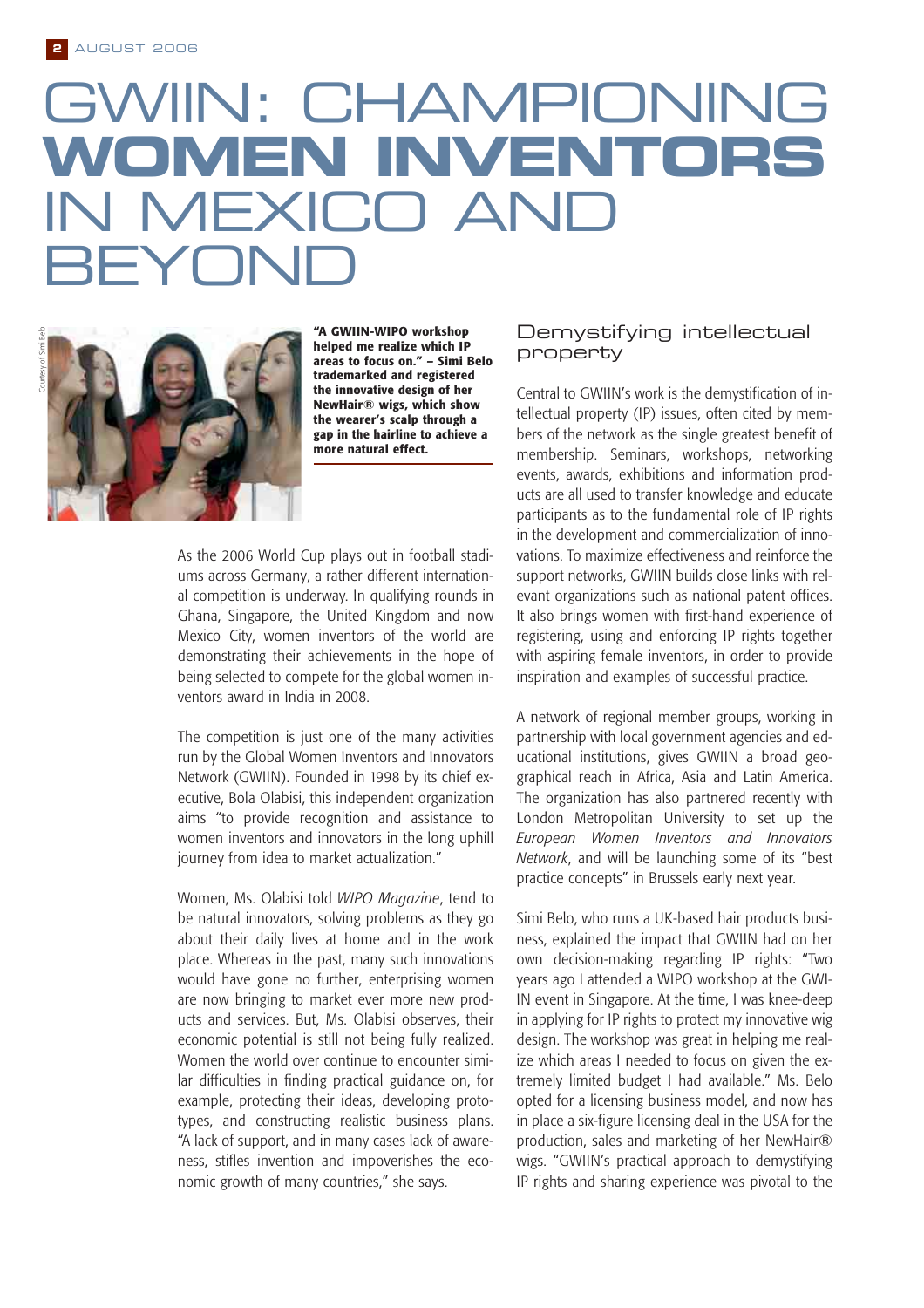**3**

### *Only 42 Mexican women filed patent applications during the past five years compared to 671 by their male compatriots.*

success of the business. Now I contribute in turn by sharing the experience I have gained."

### Mexican women in the spotlight

But with ever more women achieving success in science, technology, and engineering, might not organizations to promote women inventors have almost outlived their need? Patenting statistics suggest otherwise. Figures from the Mexican Institute for Intellectual Property (IMPI) cited at the Women Inventors & Innovators Conference, Exhibition & Awards in Mexico City in May, indicate that only 42 Mexican women sought patents for inventions during the past five years. This was compared to 671 patents filed by their male compatriots – and contrasted further with over 32,000 patent applications over the same period from non-Mexican nationals, mostly from the United States of America.

The event in Mexico City, staged by GWIIN and Inova Consultancy, with partners including IMPI, the National Council for Science and Technology (CONA-CYT) and the National Institute of Women, sought to set about redressing that imbalance. The event was hailed as a success. "It shone a national media spotlight on many unsung heroines among the nation's creative and pioneering women," said Ms. Olabisi. If the experience of GWIIN award-winners in other countries is anything to go by, the resulting publicity for the Mexican inventors should give a substantial boost to efforts to commercialize their inventions. CONACYT Deputy Director Silvia Álvarez Bruneliere summed up the spirit of optimism, telling the press, "The event opens tremendous possibilities for the talents of Mexican women, and encourages their participation in furthering our national development." CONACYT and IMPI pledged a special fund to support the development of the winning projects.

The overall winner was Dr. María del Socorro Flores González, of Nuevo León University (UANL), for her



**Dr. María del Socorro Flores González won the MEXWII 2006 award for her work on diagnostic methods for the parasitic disease, invasive amebiasis. She will compete against other regional winners in India in 2008.**

patented processes to diagnose invasive amebiasis, a parasitic disease which effects millions of people in developing countries, and kills over 100,000 each year. The results of 20 years of research, these meet the need for improved diagnostic methods using technologies appropriate for developing countries, previously available diagnostic tests having proved insufficiently sensitive when used in endemic zones. Dr. del Socorro Flores González will go on to compete in India against regional winners from Europe, Africa, the Middle East and Asia.

Other prize-winning innovations at the Mexican event covered widely diverse sectors. They ranged from a project to produce therapeutic agents from the controlled cultivation of Mexican medicinal plants; to *Radio-ADO*, a radio broadcast providing sex education for adolescents by adolescents; to a prefabricated pneumatic room or house.

### Where next?

"I think we're going to be seeing a lot more innovations coming from women in Africa," says Ms. Olabisi. "There's a tremendous potential there. Look out for the Pan–European event in Brussels early next year, and the Pan-African Conference and Awards in Cameroon in October 2007."

For more information on GWIIN see *www.gwiin.com*.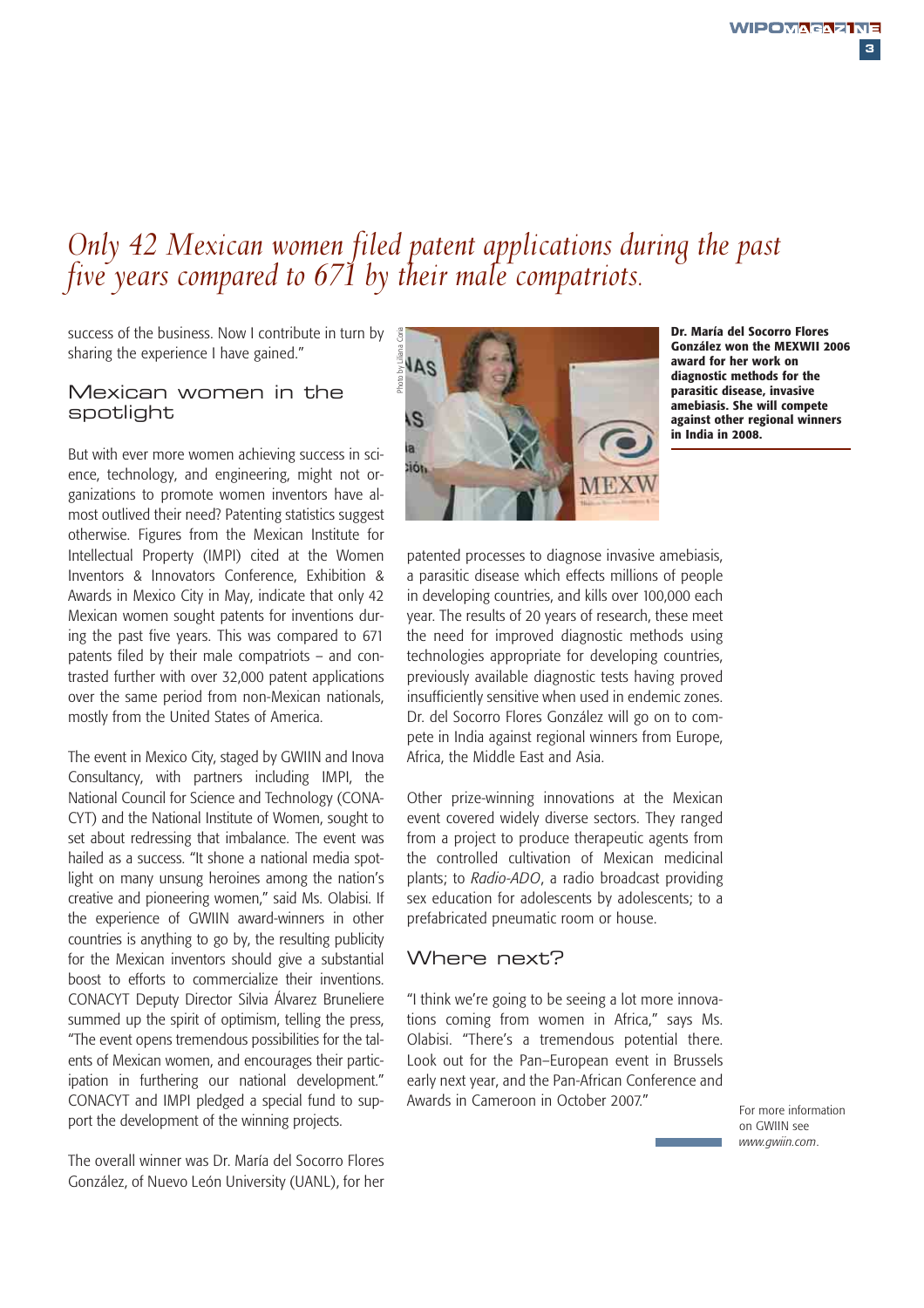# A TALE OF **TWO SMEs**

*Many a small business owner feels swamped by IP-related information from websites, newsletters, publications and IP offices. Yet relatively little of it is well-tuned to the needs of small and mediumsized enterprises (SMEs).*

*A joint initiative from the European Patent Office (EPO), the Danish Patent and Trademark Office, the French Industrial Property Office, the German Patent and Trade Mark Office and the United Kingdom Patent Office responds to the need for more specific information about how real SMEs manage their IP. Together they have compiled a series of case studies based on extensive interviews with SMEs, and, drawing from these studies, have formulated twelve key recommendations.* **Competing against pharmaceutical giants**<br> **Competiting against pharmaceutical giants**<br> **Competing against pharmack:**<br> **Competing against pharmack:**<br> **Competing against pharmaceutical giants**<br> **Competing against pharmaceut** 

*The following two case studies have been adapted by WIPO Magazine courtesy of the EPO. The full versions and further case studies are available at www.epo.org/sme.*

# **NYCOMED, Denmark:**



**Nycomed headquarters. In-licensing novel products from U.S. pharmaceutical companies has proved a profitable niche.**

Back in 1874, a Norwegian pharmacist, Morten Nyegaard, founded Nyegaard & Co. with the aim of improving health education. Along the way, he introduced some 900 products from Norway to the rest of Scandinavia and created a pharmaceutical research center to produce new drugs. Today, the privately owned company, renamed Nycomed and based in Roskilde, Denmark, employs 3,300 people (small com-

pared to the 64,000 employed by Astra Zeneca in neighboring Sweden) and operates in 20 European markets, Russia and the CIS. Net sales in 2005 were €1,747.5 million (US\$2,234.5 million). Its key products include drugs to combat osteoporosis and acidrelated gastrointestinal diseases, drugs designed to stimulate wound healing, and an anticoagulant used in cardiology.

Unlike many of its competitors, Nycomed focuses less on creating new products, and more on marketing to expand the reach of its products, including those that it licenses in from other companies. It favors products that can be marketed in multiple countries and with a sales potential of over €150 million (US\$192 million). Rather than trying to com-

pete across the board with the big pharmaceutical companies, it has chosen to compete in particular markets and with carefully selected products. The strategy is working. The company's best-selling product, CalciChew, (a combination of calcium and vitamin D3), is the top calcium product in Europe with a 40 percent market share. Pantoloc/Zurcale (for gastro-intestinal diseases), which it licenses from another company, is the number one seller in its class in Austria and number two in the Netherlands and Belgium.

Most of the company's in-licensing partners are U.S. pharmaceutical companies, unfamiliar with Europe's complicated markets. "Helping foreign companies bringing their novel products to Europe has proven to be a very good niche," says Aase Helles, head of the Nycomed IP team.

### Money well spent

Marketing products successfully also means protecting the company's associated IP rights in them. In 2003, Nycomed estimated that 46 percent of its turnover came from patent-protected products. Today that figure has risen to between 55 and 60 percent and will continue to rise as all newly introduced products are patented.

Managing IP is complicated and costly with a portfolio consisting of some 510 patents, plus 800 or so registered trademarks which provide some protection from generic competitors once patents cover-

**4**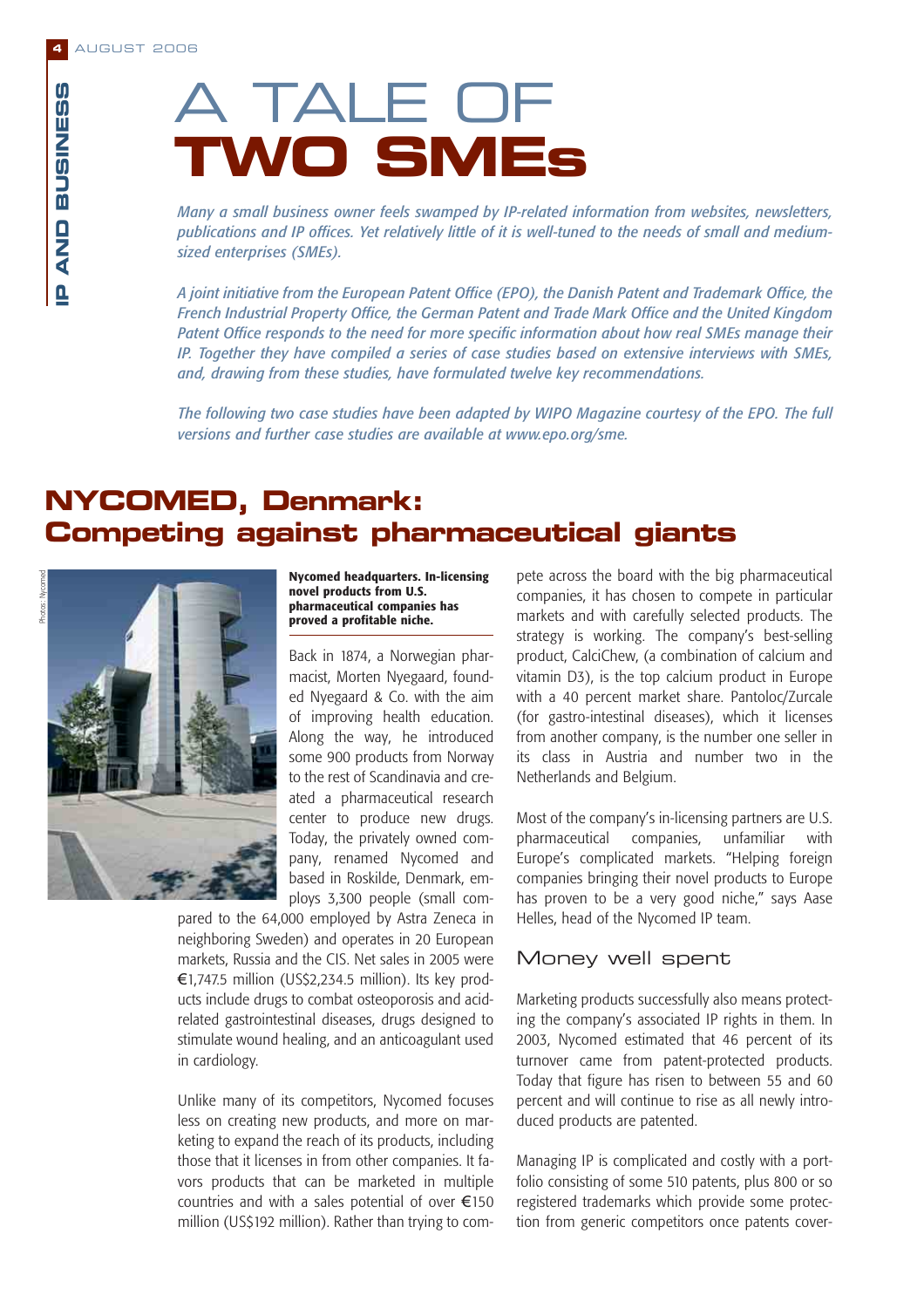

**inventors at work**



**Patent-protected products, such as these wound-healing and pain treatments, generate some 60 percent of Nycomed's annual turnover.**

ing the products expire. The company budgets €12.3 million (US\$15.7 million) per year to file, protect and exploit patents. Litigation is especially expensive. A single action in a single country costs roughly €1.5 million (almost US\$2 million), and much more for litigation covering several countries and appeals. But Nycomed considers the money well spent and has yet to lose a lawsuit.

### Patents serving business needs

Nycomed has a clearly articulated patent strategy, which is formally approved by the CEO. The patent policy serves as a mission statement and guides the company's decision-making.

The company has a set procedure on patenting new products. The patents are first filed in Denmark, where costs are low and the procedures familiar. This gives a year to decide whether to expand the reach of the patent. If so, Nycomed then typically files patents in all European countries, Russia and the CIS, Canada, China, Japan, the U.S. and other selected countries.

Nycomed also protects its products in other ways. Sometimes, it simply tries to keep processes secret, although it is difficult to prevent employees who join competitors from divulging secrets. At times Nycomed takes the opposite approach, publishing information about processes to put them in the public domain and keep them from being patented by others.

# *''We treat our patents like money.''* **Aase Helles**

Each year the company conducts a major IP review. Any patents in its portfolio that are no longer generating revenue are checked for their licensing potential. If there is none, they may be abandoned by the company or assigned to a university. "We [don't] spend where we don't have business," says Ms. Helles. Competitors' patents are also scrutinized to ensure they are not infringing the company's patents and vice versa. The annual patent review can also identify new technologies and ideas to pursue.

Nycomed's experience shows how a well thoughtout and executed IP strategy can keep a relatively small company competitive in a market dominated by much larger rivals. "Our patent strategy today is very much linked to our business strategy," explains Ms.Helles. "We treat our patents like money."

For more information on Nycomed see *www.nycomed.com*

### **IP Profile**

Patent protection: 510 patents in 39 patent families Filing order: Denmark, then all European countries, Russia and CIS, Canada, China, Japan, U.S. and others. IP department: Internal team of 9 specialists. External patent attorneys are also used. Budget: €12.3 million (US\$15.7 million) Success factors: Clear link between IP and business strategy Challenges: Litigation costs. Translation costs.

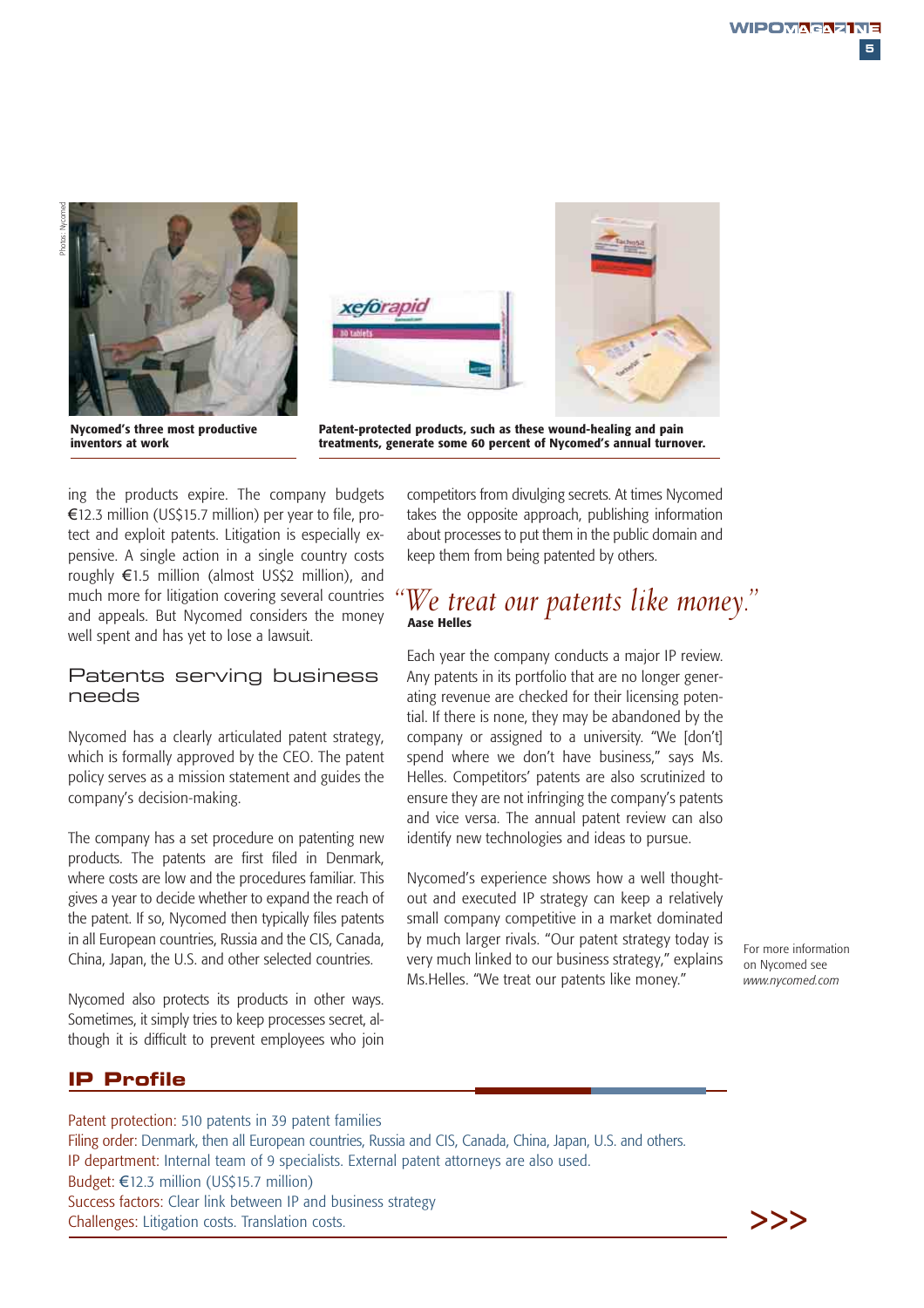asy of Intelligent Textiles

### **INTELLIGENT TEXTILES, UK: Smart use of fabrics**

A few years back, two university academics, Stan Swallow and Asha Peta Thompson, created a process of weaving electrical circuits into fabrics such as cotton, wool and polyester. Whereas previous technologies involved fusing multiple layers of cloth, their fabric is a flat piece of cloth that looks like

Photos: Courtesy of Intelligent Textiles

**Pressure sensors in a wheelchair cover to prevent pressure sores.**

any other. Woven with conductive fibers and connected to an energy source such as a battery, the fabric can, for example, incorporate heating elements to warm a glove; or sensors that respond to pressure transforming a piece of cloth into a computer keyboard. Having patented their technology, the inventors set up a company.

Intelligent Textiles is a tiny fish in a huge ocean. It operates out of a two-room studio near London, with sewing machines on the desks and a wooden loom in the

corner. Three part-time staff do technical, administrative and sales work. Its handful of customers includes a clothing company, which makes a jacket with Intelligent Textiles' technology in the sleeve to control an MP3 player. The technology is also used in an easy chair that reclines at a squeeze of the armrest; and in foot-warming insoles for shoes and ski boots. The founders also sell their know-how through consulting contracts to a range of industries in Europe and the U.S. While sales volumes are modest, the potential is large.

### The gamble pays off

Dr. Swallow, a design engineer, was a lecturer at Brunel University. Ms. Thompson, a weaver by training, was a research fellow at the same university, designing educational toys for disabled children. From the start, they viewed IP as crucial enough to handle much of the patent filing work themselves. Even though the university supplied a patent attorney, they spent some six months drafting the 30-

### **IP Profile**

Patent protection: 17 patents in two families. Patent filing order: UK, then the PCT and EPO. IP department: The founders manage their own IP. page U.K. patent application, conducted their own novelty search for conflicting patents in addition to searches by professional providers, and consulted outside patent attorneys to be sure they were getting the best advice from the university's expert.

Originally, the university owned the patent. In 2000, Dr. Swallow and Ms. Thompson took a gamble and bought back the rights, emptying their savings accounts and borrowing from family and friends to do so. It was not an easy decision. While the university could provide further research and development, they worried that the technology's potential might prove too big for the institution to handle. They needed to commercialize the product quickly. "That is notoriously difficult from inside a university," says Dr Swallow.

Shortly after establishing the company, they took a road trip to approach potential customers. A technology manager at a major toy company warned that they were sure to end up fighting for their IP rights in a court of law. Encouraged, they decided to expand the patent's reach by filing under the PCT and with the EPO.

The filing with the EPO gave them an unexpected advantage during negotiations with their first customer, Australian Wool Innovation. "It was stated in no uncertain terms that had our patent only been granted by Australian authorities instead of the European Patent Office, it wouldn't have been valued nearly as highly," says Ms. Thompson. The resulting contract was large enough to fund further development and to pay back family and friends. The company has been operating on cash flow ever since.

### Growing sales organically

Although venture capitalists have offered money to expand the company, the two have preferred to keep the business small and grow sales organically. This has meant outsourcing what they do not have time to do themselves. Having cut, sewn and tested the first 10,000 units themselves, they now out-

Budget: Approx. £40,000 ((US\$75,000) per year. Success factors: First-mover advantage. Challenges: Infringement risk.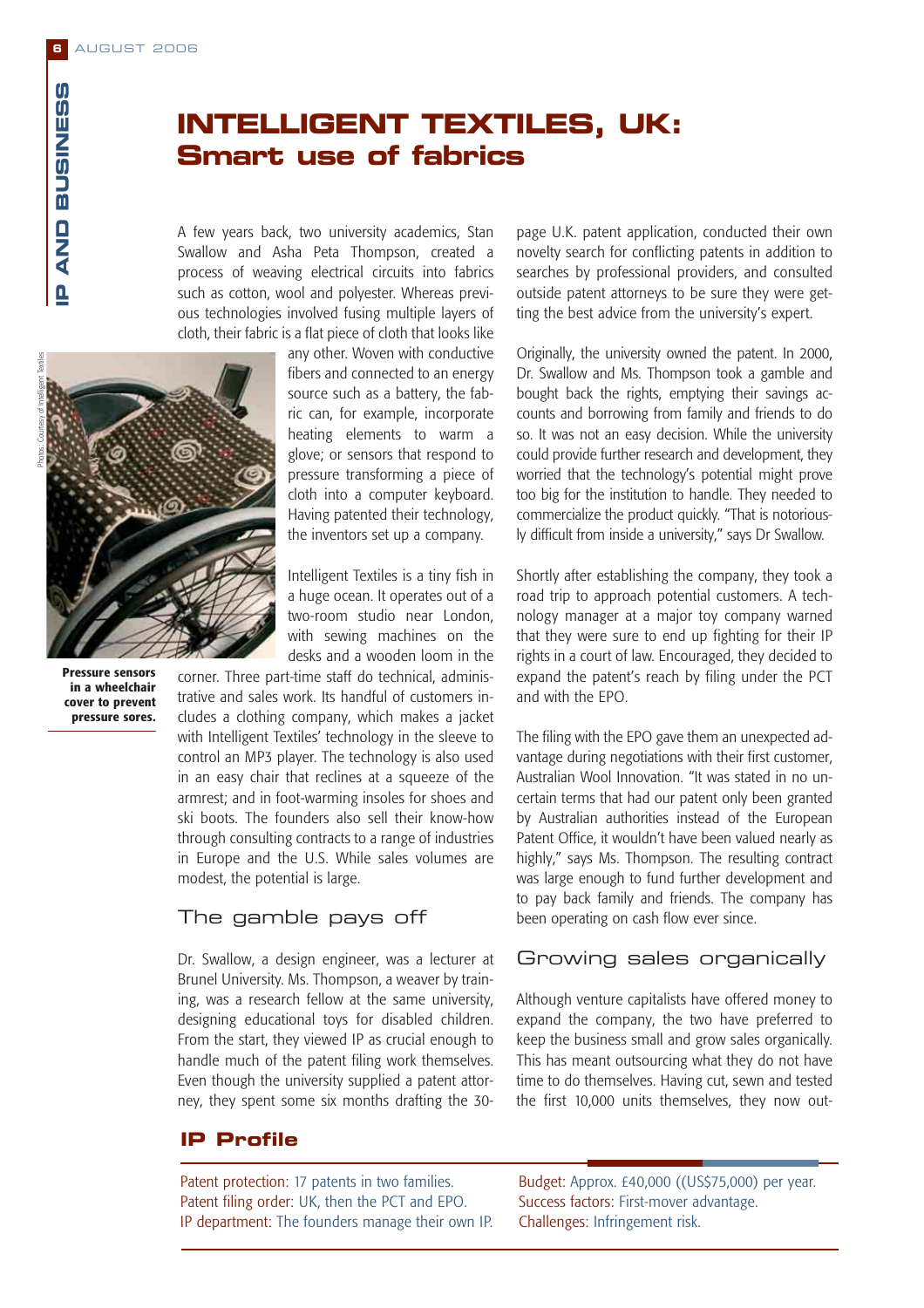**7**

### *''Without our patents we probably wouldn't have a company.''***Asha Peta Thompson**



source manufacturing to an English firm. A patent attorney was among the first of their external recruits. After interviewing six candidates, they opted for the patent attorney originally assigned to them by the univer-

**A piece of cloth transformed into a computer keyboard.**

sity, because of his enthusiasm for the technology and his familiarity with a wide range of industries and IP filings.

Today, they own 17 patents in two families, as well as a few trademarks. Four companies hold options to license Intelligent Textiles' technology. Not everything is patented; some know-how is kept secret. They have spent more than £100,000 (US\$185,000) on IP filings and protection, not including the initial cost of buying the patent from the university. Annually they continue to spend as much as £40,000 (US\$75,000) on IP-related issues.

They still do much IP work in-house to save money, and because they prefer to remain closely involved in this critical part of their business. Dr. Swallow drafts the documents, while the patent attorney checks and files them. Dr. Swallow also spends time each month scanning the EPO's database by keywords, inventor names and company names to check for infringement of his patents, the movements of competitors, and for inspiration. As the market grows, policing patent infringement becomes trickier, especially in markets such as China, says Dr. Swallow. "As soon as you file, you have a time bomb ticking," says Ms. Thompson.

To date, a first-to-market strategy, strong IP, and good fortune have kept the company from being swept away by larger rivals. But they are conscious that this situation cannot last forever, and in the meantime, they work around the clock. They hope one day to hire apprentices, but say they will continue to keep a tight rein on IP. "Without our patents," says Ms. Thompson, "we probably wouldn't have a company."

### **Key recommendations based on interviews with SMEs**

- Develop an IP strategy: define your goals and know the level of patent protection you need at each step.
- Get professional help: use a patent attorney if you do not have the skills in-house.
- **n** Choose the right patent attorney: (s)he should know your technical field well; and give sound, efficient advice taking into account your resource constraints.
- Do not underestimate the cost of attorney charges, translation costs, renewal and other fees.
- **Demand information:** ask your attorney for a clear overview of the filing process, waiting periods and costs involved in a patent application.
- Adapt your filing strategy to your business needs: do not patent everything and everywhere. Be selective about which ideas and markets are worth protecting.
- Do not view licensing as failure: it can be a lucrative alternative to manufacturing your own invention.
- Revise your patent portfolio continuously: filter out patents with no business perspective for exploitation or licensing.
- Watch the technology and the competition: use free patent information and other sources (e.g. scientific publications, trade journals) both to inspire yourself and to identify potential infringers.
- **Communicate pro-actively:** communicating the protection of your IP is a cost-efficient means to reduce the potential risk of infringement
- Keep in touch with your licensee: regular contact provides you with information on your licensee's activities and thus can prevent default.
- Be sure of your case: if you are planning to fight an infringement make absolutely certain that you are in the right. Otherwise a lawsuit could be a quick route to bankruptcy.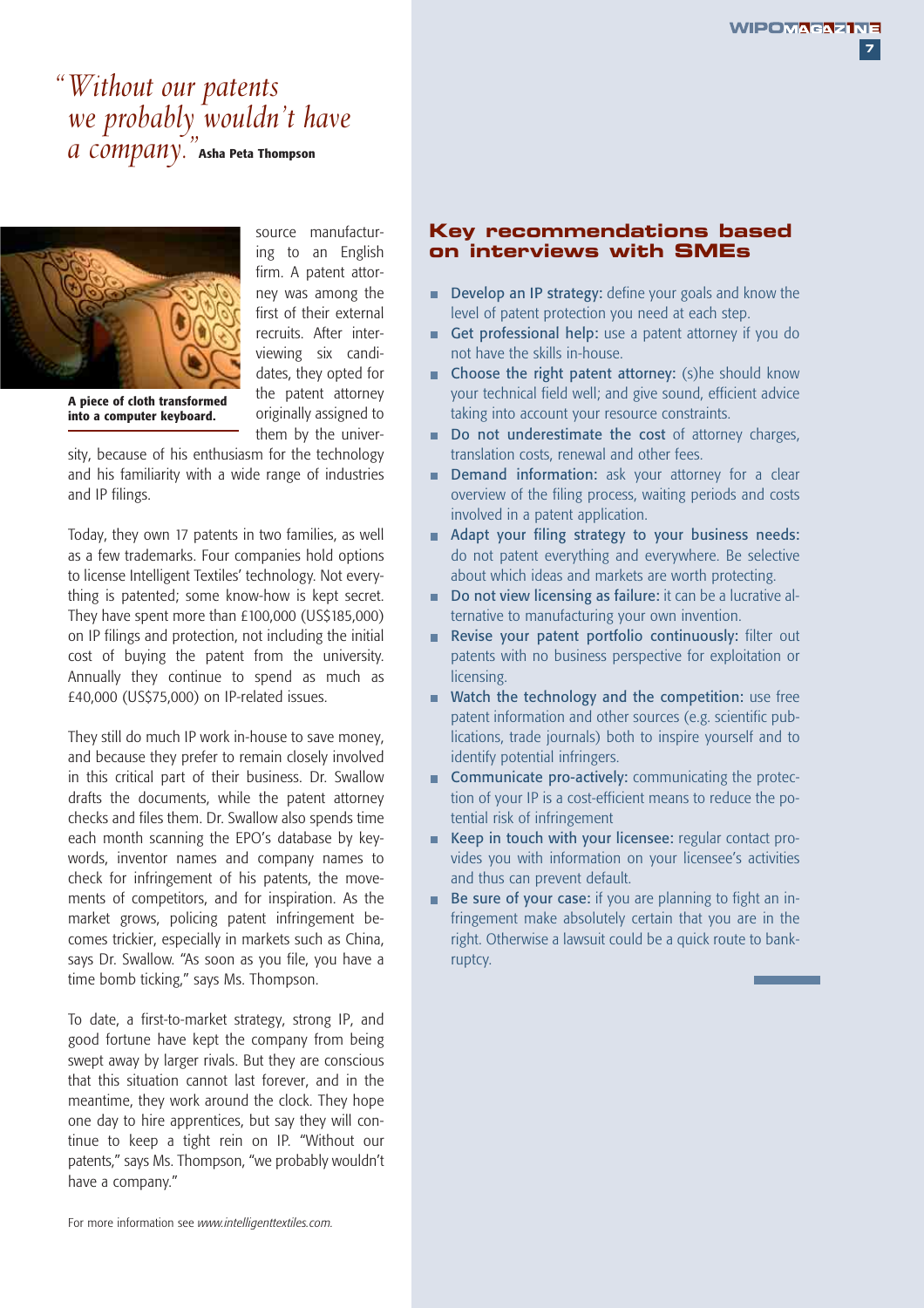# BIOETHICS AND **PA TENT LAW The Case of Myriad**

*This article is the third in an occasional series, which highlights issues that have arisen in some significant patent law cases concerning bioethics. Here we look at the Myriad case which, as well as raising questions about patenting genetic inventions, demonstrates how certain bioethical issues go beyond questions of patentability, to the way in which a patent, once granted, is exercised in the marketplace.*



**Electron micrograph of a breast cancer cell**

### Myriad's gene patents for breast cancer screening

BRCA-1 and BRCA-2 are two genes linked to susceptibility for breast and ovarian cancer (hence their acronyms). The risk of falling ill increases if these genes show certain mutations. Identifying the mutations is therefore important for diagnosis and for monitoring higher-risk women. *Myriad Genetics Inc.*, in collaboration

with the University of Utah, were the first to sequence the BRCA-1 gene, and applied for patent protection in 1994. Together with the University of Utah Research Foundation and the United States of America, *Myriad* holds U.S. patents 5747282 and 5710001 on the isolated DNA coding for a BRCA-1 polypeptide and on a screening method. In 1997, together with the *Centre de Recherche du Chul* in Canada and the Cancer Institute of Japan, they received patent protection on an isolated DNA sequence, asserting rights over a number of mutations in the gene (U.S. Patent 5693473). Further patent applications were filed on the second gene, BRCA-2, in the U.S. and in other countries (U.S. Patents 5837492 and 6033857).

### Technical challenge and ethical objections

These patents were controversial. Oppositions were filed against the European Patent (EP 705902) on the isolated BRCA-1 gene by, among others, Switzerland's Social Democratic Party; Greenpeace

Germany; the French *Institut Curie; Assistance Publique-Hôpitaux de Paris*; the Belgian Society of Human Genetics; the Netherlands, represented by the Ministry of Health; and the Austrian Federal Ministry of Social Security. The opponents challenged the patent on the basis of the European Patent Convention's patentability criteria, arguing that the claimed invention lacked novelty, inventive step and industrial application, and that the patent failed to disclose the invention sufficiently for a person skilled in the art to carry it out.

Underlying the technical grounds for opposition were deeper ethical and policy concerns. In addition to the continuing questions about patenting inventions derived from the human genome, the *Myriad* case raised concerns about the potentially limiting effects of the patents on further research, on the development of new tests and diagnostic methods, and on access to testing. While the considerable medical benefits of the cancer screening technology were not in dispute, there were differing views about how the patent system should recognize such technology, if at all, and about how patents on such technology, once granted, should be exercised.

The opposition proceedings led to the revocation in 2004 of European Patent 699754, which covered a method for diagnosis. The proceedings found that errors in the original patent application had not been corrected until the gene sequences were in the public domain. This meant that, according to patentability criteria, the invention had not been fully disclosed in the application as originally filed; and was not novel by the time the invention was fully described in the amended application.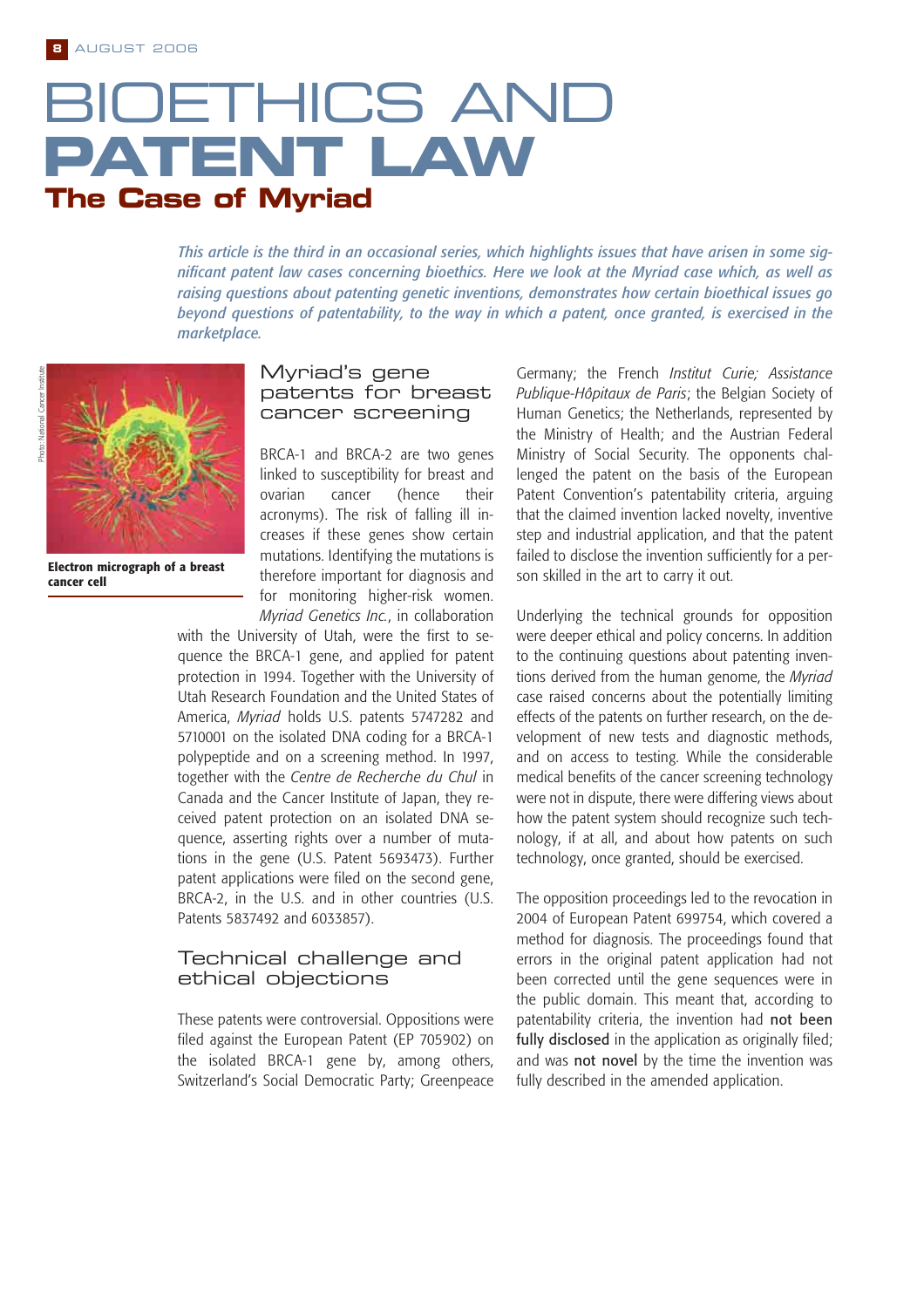The other two patents on the BRCA-1 gene were amended to exclude diagnostic methods. (The decisions are currently under appeal.) A patent on the second gene, BRCA-2, was maintained in amended form.

### Ethics in patenting

This case demonstrates how technical grounds of patentability also act as important safeguards of the public interest, aimed at ensuring that patents are only granted on genuine advances in knowledge, and are not used to exclude access to material in the public domain.

### Ethics in licensing

Much of the debate surrounding the *Myriad* case, however, concerned not the validity of the patents as such – similar patents held by other entities have not attracted the same criticism – but rather the ethics of how the patent rights were exercised commercially.

*Myriad*'s critics charged that its licensing policy, and the high prices demanded for testing under the patented technologies, had the effect of preventing other laboratories in countries where the patent was in force from carrying out diagnostic testing. The case

## *Technical patentability criteria also help safeguard the public interest*

But the case also highlights the ongoing policy debate on the patenting of human genes in general and, more specifically, on the patenting of genes used in diagnostics because of fears that such patents may constrain new diagnostic methods. The European Parliament articulated this concern in a 2001 resolution against the *Myriad* patents,<sup>1</sup> calling on the European Patent Office to ensure the "principle of non-patentability of humans, their genes or cells in their natural environment;" and asserting that the human genome should be freely available for research purposes.

The balance remains a difficult one. For as long as society relies largely on private entities to invest in developing new genetic research-based treatments and diagnostics, biopharmaceutical companies like *Myriad* will continue to require some degree of exclusivity over these technologies as a means of obtaining a return on their investment. But there is concern that some gene patents are, for example, drafted too broadly, with the effect of over-compensating the patentee by covering all future applications.

raised questions as to whether, and if so how, regulators should step in to deal with concerns about licensing practices. This led to a range of government interventions, and reportedly influenced the evolution of French patent law. Certain soft-norm initiatives have tried to define good licensing practices. The Organisation for Economic Co-operation and Development (OECD) Guidelines for the licensing of genetic inventions<sup>2</sup> suggest a relatively open approach to licensing, particularly for genetic tests.

### A complex interplay

Developing screening methods for breast cancer clearly serves the public interest, and there is consensus on the value of the technology as such. The patenting of the gene sequence, mutations and diagnostic tests remains controversial. The close scrutiny of whether the *Myriad* patents complied with the technical grounds for patentability showed how these technical criteria can help to safeguard the public interest, particularly in such sensitive areas of technology. Finally, the case sparked important questions as to the ethical dimension of licensing practices of genetic inventions.

39/38/36198812.pdf

<sup>1.</sup> European Parliament Resolution on the patenting of BRCA1 and BRCA2, 04.10.2001 2. www.oecd.org/dataoecd/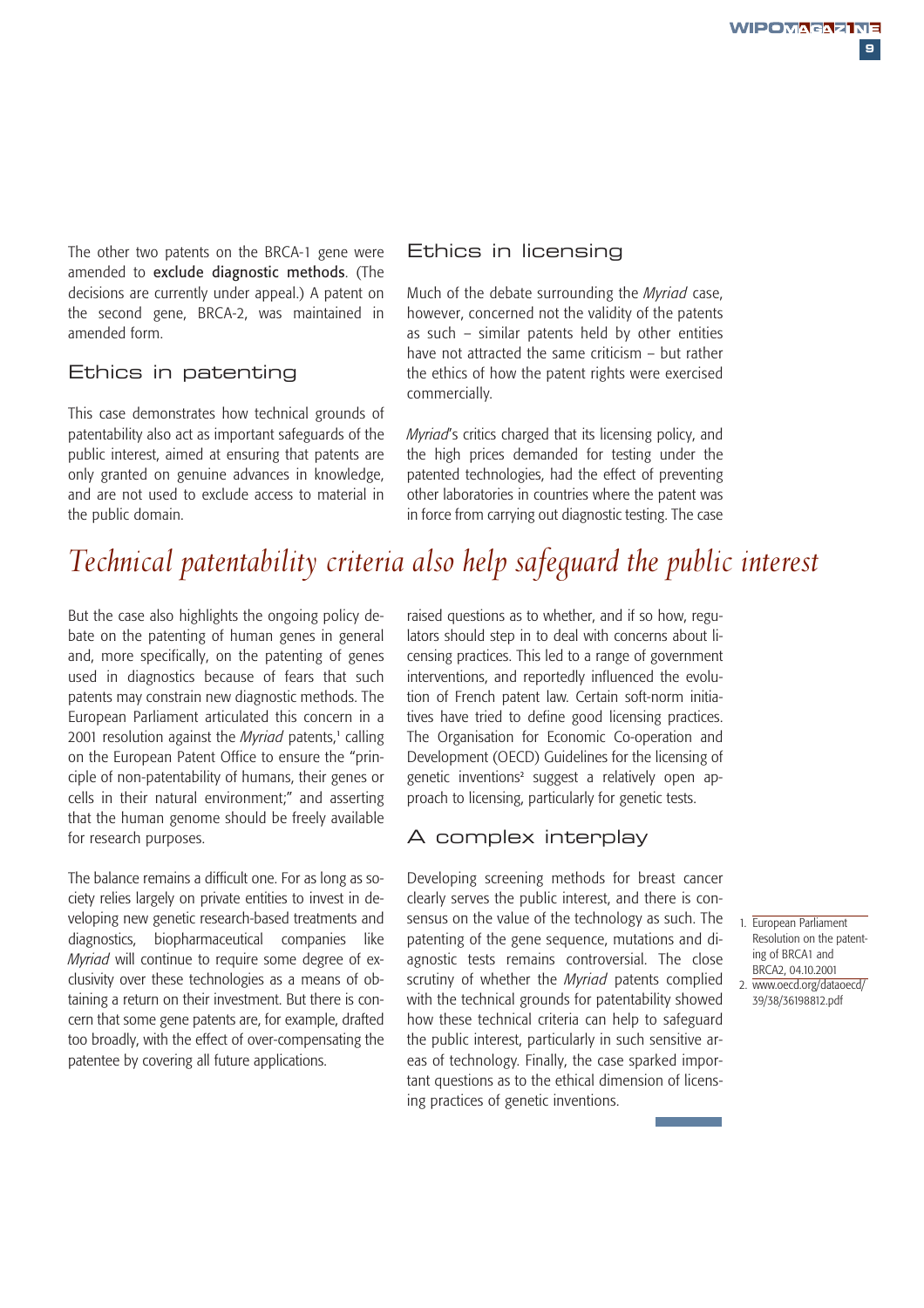# IV: THE IMPACT OF **PLANT VARIETY PROTECTION**

Florist shops dazzle with flowers of ever more diverse colors, petal shapes and perfumes. Market displays of fruit and vegetables offer tempting new varieties – bigger, plumper, more flavorsome or appealing to the eye. Food items, such us bread, potatoes, rice, are cheap and of a high quality. These advances all depend on the work of plant breeders.



**Members of UPOV (shown in dark green) and States and organizations which have initiated the accession procedure (shown in light green): June 2006**

Today breeders, whether individual enthusiasts, farmers, research institutions or multinational corporations, work to develop new plant varieties. Improved varieties are a necessary and cost-effective means of improving productivity, quality and marketability for farmers and growers. However, breeding new varieties of plants requires a substantial investment of skills, labor, material resources, money and time – it can take more than 15 years to bring a new variety to the market. Intellectual property (IP) protection is therefore afforded to plant breeders as an incentive for the development of new varieties to contribute to sustainable progress in agriculture, horticulture and forestry.

The Geneva-based International Union for the Protection of New Varieties of Plants (UPOV) is an independent intergovernmental organization. Its mission is to provide and promote an effective system of plant variety protection, with the aim of encouraging the development of new varieties of plants for the benefit of society. UPOV administers the UPOV Convention, the purpose of which is to ensure that its members acknowledge the achievements of breeders of new varieties of plants by

granting them an intellectual property right on the basis of a set of clearly defined principles. The opportunity to obtain certain exclusive rights in respect of new varieties provides successful plant breeders with a better chance of recovering their costs and accumulating the funds necessary for further investment. Without such rights, there would be nothing to prevent others from reproducing the new variety and selling it on a commercial scale, with no benefit accruing to the breeder.

### Report on the impact of plant variety protection

The *UPOV Report on the Impact of Plant Variety Protection*, published in 2005, concludes that the plant variety protection offered under the UPOV system is effective in its purpose as an incentive for the development of new, improved varieties of benefit to farmers, growers and consumers. The report, the first of its kind since the adoption of the UPOV Convention in 1961, includes a study on the effects of plant variety protection in five countries, namely, Argentina, China, Kenya, Poland and the Republic of Korea.

Commenting on the report, UPOV Secretary-General Kamil Idris\* said, "Some very clear messages have emerged from this study, perhaps the most important being that the introduction of the UPOV system of plant variety protection, and membership of UPOV, can open a door to economic development, particularly in the rural sector." He added, "An important feature of the study is that it indicates the range of ways in which plant variety protection can produce benefits, and also demonstrates that the benefits differ from country to country, reflecting their specific circumstances." The President of the Council of UPOV, Miss Enriqueta Molina Macías from Mexico, noted that the UPOV system gave farmers, growers and breeders access to the best varieties produced by breeders throughout UPOV member territories. "Under the UPOV system, a breeding cycle of progression can continue to maximize the benefits of plant variety protection and plant breeding for the future," she said.

\*Dr. Idris is also the Director General of WIPO.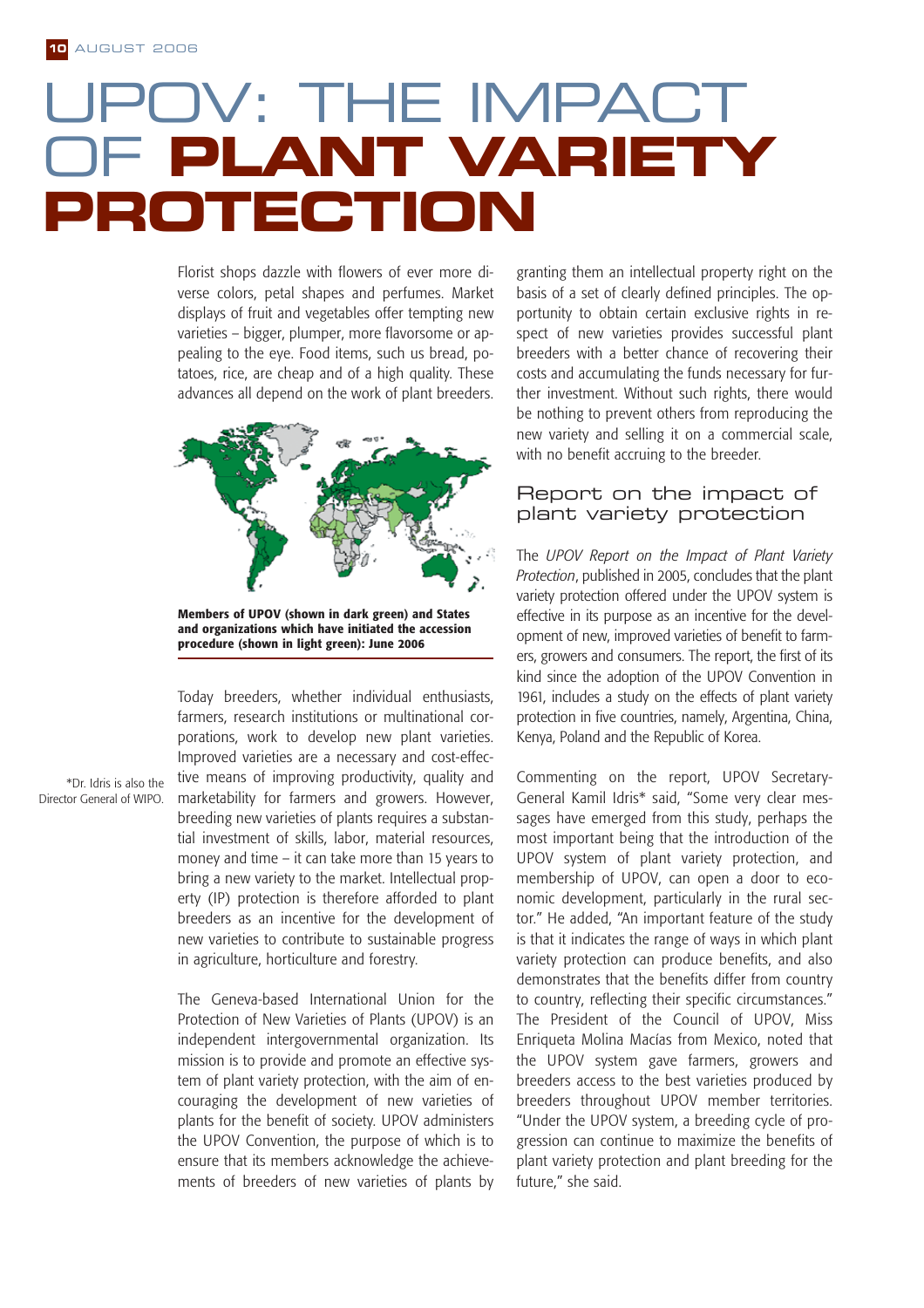**11**

### Benefits of protection

The report highlights the many and varied benefits of new plant varieties. Notable among these are:

- $\blacksquare$  economic benefits, such as varieties with improved yields which lead to reductions in the price of end-products for consumers, or improved quality leading to higher value products with increased marketability;
- health benefits, for example through varieties  $\overline{\phantom{a}}$ with improved nutritional content:
- environmental benefits, such as varieties with  $\mathcal{L}_{\mathcal{A}}$ improved disease resistance or stress tolerance; and
- pleasure, such as that afforded by ornamental n. plants.

### Number of new varieties

Individual country reports demonstrated increases in the overall numbers of varieties developed after the introduction of plant variety protection. These included, for example, staple crops in the agricultural sector, such as barley, maize, rice, soybean, wheat; important horticultural crops, such as rose, Chinese cabbage, pear; traditional flowers, such as peony, magnolia, camellia in China; forest trees, such as poplar in China; and traditional crops, such as ginseng in the Republic of Korea. The reports brought out the importance of extending protection to all genera and species in a country in order to receive the full benefits of plant variety protection.

The Impact Study also revealed that the introduction of the UPOV plant variety protection system and, in particular, membership of UPOV was accompanied by a large number of variety applications by foreign (non-resident) breeders, particularly in the ornamental sector. This was seen as enhancement of the global competitiveness for producers.

### Domestic breeding

Argentina reported on an increase in the number of domestic breeding entities, mostly in the private sector, for example, in soybean and wheat. The Republic of Korea showed an increase in the number of breeders of certain crops, such as rice and rose. Poland reported an increase in the number of commercial breeding entities and an overall in-



**Betsy: a Strelitzia variety, bred by Mrs. Mary Consolata Muriithi, from Kenya, whose application for PVP is under examination.**

crease in the number of improved varieties produced, despite a reduction in state-funded breeding and a decline in the overall number of domestic breeding entities. China reported on the stimulation of commercial breeding activities in domestic public research institutes and domestic seed companies, with an increase in the number of breeders (e.g. maize and wheat in Henan Province) linked to increased numbers of plant variety protection applications. The protected varieties generated income for breeders, including public research institutions and agricultural universities, and encouraged further investment in plant breeding.



**protection has grown in different regions, as illustrated by the number of applications.**

The Republic of Korea reported on the stimulation of certain sectors of plant breeding. For example, individual breeders (farmer breeders) and university researchers entered the rice-breeding sector. Since the introduction of PVP there had been an important transformation in the rice breeding sector to meet the evolving demands for rice. In the sector of rose breeding, private-breeders have appeared, leading to an increased number of domestic varieties. Kenya reported a facilitation of public/private partnerships for plant breeding, including partner-

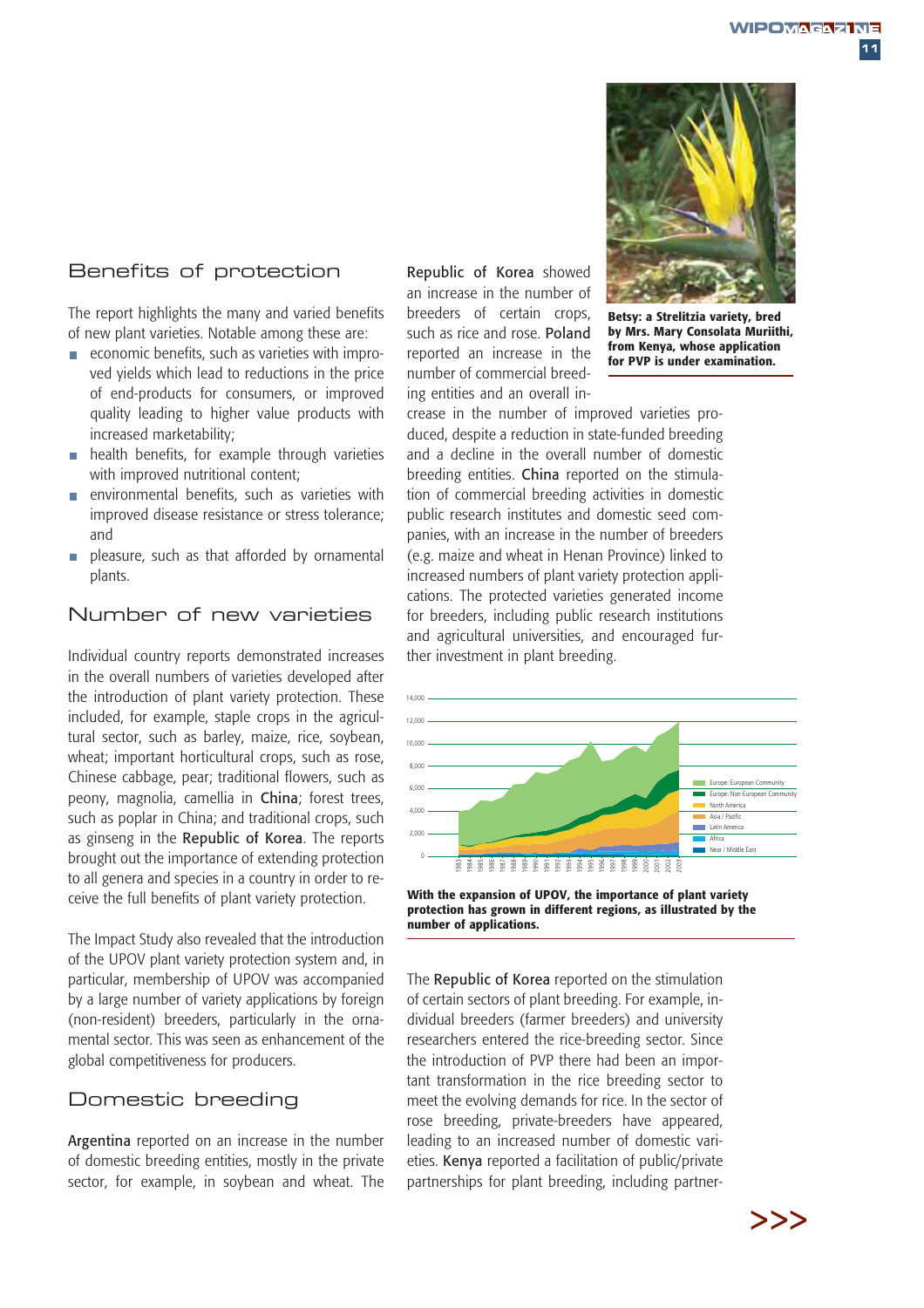**New high-quality variety Chunpoong – Five new ginseng varieties from the Republic of Korea have received protection and applications for two further varieties have been filed. In ginseng, the percentage of high quality "red ginseng" roots compared to the total amount of ginseng roots is one of the most important commercial characteristics. The new varieties show a high level of red ginseng – 20 to 38 percent in comparison to 15 percent for the average conventional ginseng variety.**

ship between international research institutes and Kenyan seed companies, and the emergence of new types of breeders (university researchers, private farmer breeders).

An effective plant variety protection system can provide important benefits in an international context by removing barriers to trade in varieties, thereby increasing domestic and international market scope. Breeders are unlikely to release valuable varieties into a country without effective protection. With access to valuable foreign-bred varieties, domestic growers and producers have more scope to im-



prove their production and to export their products. Moreover, as a consequence of the breeder's exemption in the UPOV Convention (whereby acts for the purpose of breeding other varieties are not subject to any restriction), domestic breeders also gain access to valuable varieties for use in their breeding programs. The report notes that this international aspect is an important means of technology transfer and effective use of genetic resources.

### **Distance Learning**

The UPOV distance learning course, *Introduction to the UPOV System of Plant Variety Protection under the UPOV Convention (DL-205 Course)*, is aimed at public and private sector participants with experience and/or interest in plant variety protection. The course will run from September 18 to October 22, 2006, in English, French, German and Spanish. The closing date for registration is August 25.

For more information, course fees, and online pre-registration see: *www.upov.int/en/about/training.html*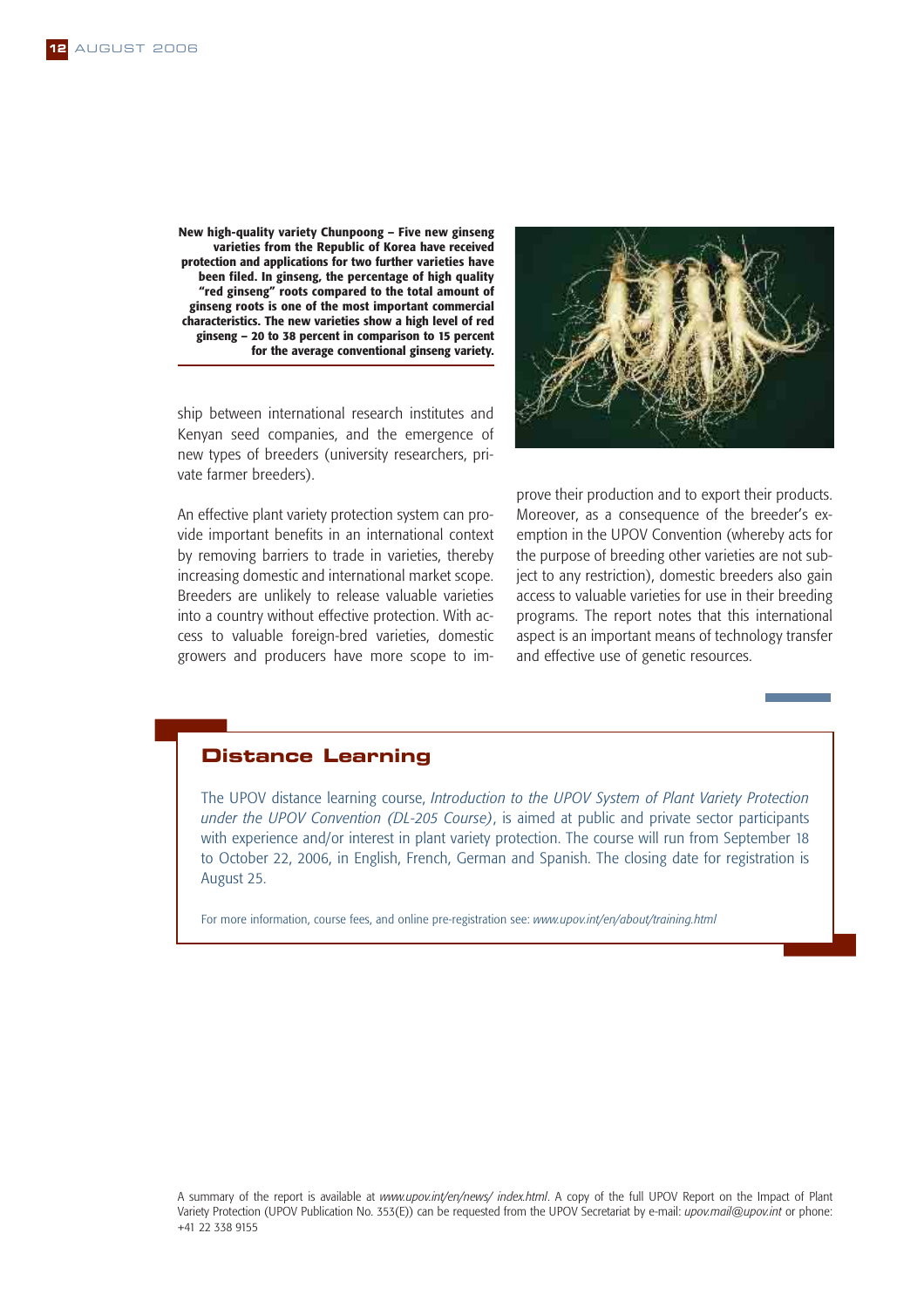**13**

# **2006 WORLD CUP What was the IP Score?**

The FIFA 2006 World Cup has been one of the most popular sporting events ever. And what with cutting edge technology, massive trademark and merchandizing deals, and billion dollar revenues from broadcasting rights, IP proved a top scorer both on and off the pitch.

### Some winners

With projected television audiences of 32.5 billion people in 215 countries, the World Cup was a bonanza for broadcasting organizations. The International Federation of Football Association (FIFA) sold broadcasting rights worth one billion euro (US\$1.3 bn) to over 500 broadcasting organizations, including television, radio, mobile telephony and Internet licensees. In Brazil alone, five TV companies signed licensing agreements. 60.5 million viewers in the region watched Brazil's opening match; while almost a quarter of all South  $\frac{5}{6}$ Korea's TV viewers got up at 4am to watch their team play France.

FIFA signed trademark licensing deals worth US\$840 million with the tournament's 15 official international sponsors and six national sponsors. The sponsors gained exclusive rights to use FIFA's World Cup trademarks and emblems in publicity and marketing.

Two technological innovations from Philips Electronics won places in the limelight – with their *ArenaVision* stadium lighting creating the limelight. Oval-shaped floodlights, based on optical research, were designed to enhance color

quality, decrease spill-light and glare, and "dramatically increase the theatrical and emotional values for TV audiences, spectators and players alike," say Philips. (- Though some of us could not have handled much more emotional value.)

Philips' PCT-patented, radio frequency identification (RFID) technology was brought on to tackle ticket fraud. All 3.2 million tickets contained tiny electronic data-processing chips, plus an antenna to receive and broadcast radio signals, allowing contact-free scanning at venue gates.

From the commentators' box, WIPO's PCT team add that 14 out of 15 of the World Cup official sponsors use the PCT to file international patent applications for their technological innovations.



**Sales of Adidas'** *TeamGeist***™ balls soared, though at prices above most young fans' heads.**

Adidas' *TeamGeist*™ (Team Spirit) ball was selected for the championship because of its innovative construction. It uses only 14 panels instead of the traditional 26 or 32 hexagons, with correspondingly fewer seams. Adidas claims their roundest,

smoothest football ever offers players increased accuracy and control – although England goalie Paul Robinson was not alone in finding the ball lightweight or unpredictable (even before that penalty shoot-out). Its distinctive industrial design, registered through the European Union, plus powerful branding, kicked off sales of 15 million official *TeamGeist* balls.

### Some losers

FIFA lost its bid to trademark two German language designations for the championship for use on "goods and services relating to the organization of sporting events." The German federal supreme court in April found that FUSSBALL WM 2006 and WM 2006 lacked distinctive character. and were generic references to an event and not to a body such as FIFA. (WM, for *Weltmeisterschaft*, means World Cup).



**FIFA's revenue from sales of trademark licences and broadcasting rights far outstipped ticket sales.**

"Smart ball" technology under development by Adidas was judged not yet fit for play. Designed to prevent refereeing mistakes, the ball contains a microchip which sends a signal to the referee the moment it crosses a goal or boundary line. Similar chips would be inserted in the players' shin pads.

### Red cards

Counterfeiters faced a vigorous defense by FIFA of its IP rights. A dedicated 12-person team had already flagged some 2,500 violations by the time of the first match in Germany.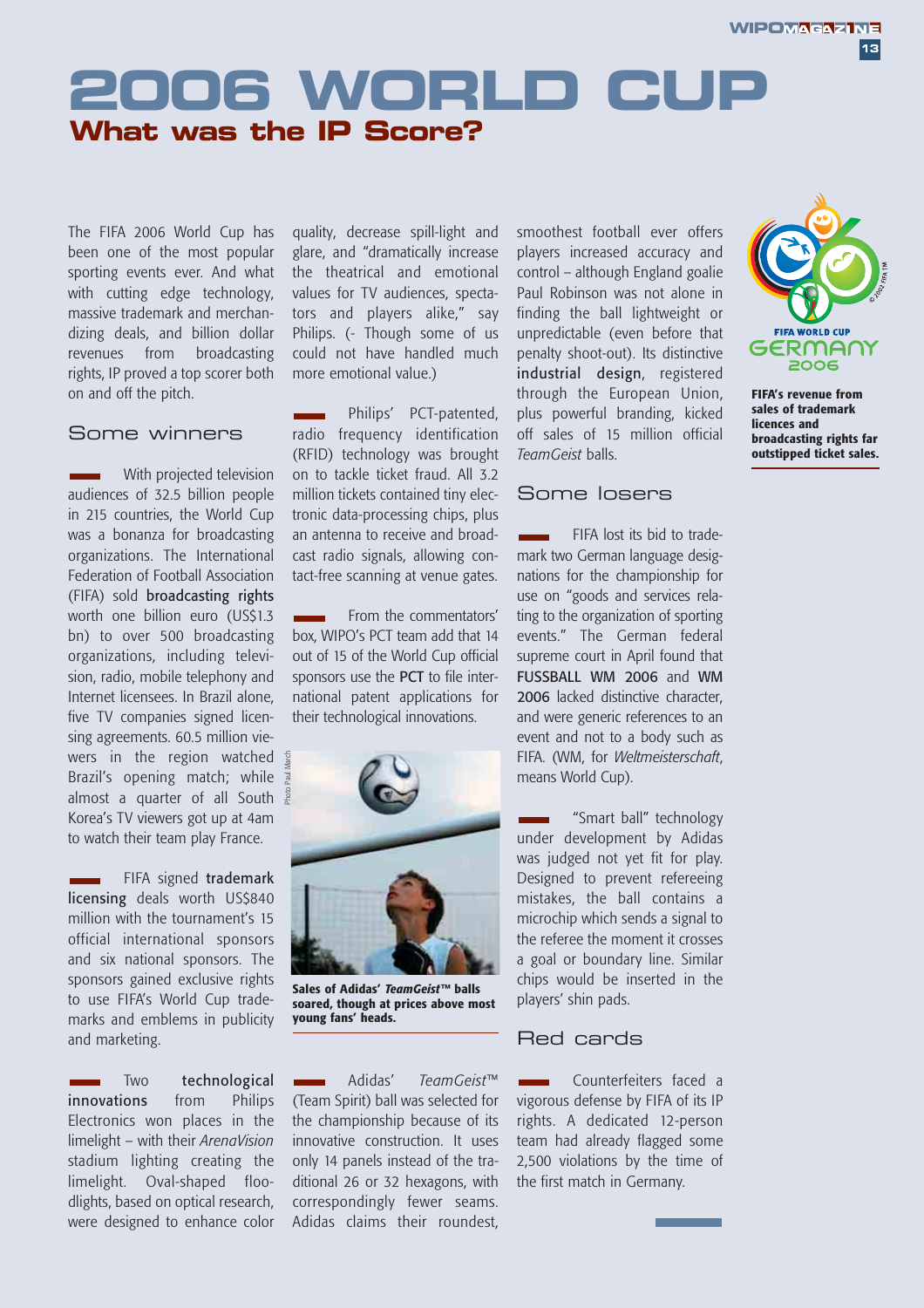# **MOROCCO**'S VISION 2010



**Marrakech. The government has identified the tourism sector as one area that could benefit from the tools of the IP system.**

The initiative by King Mohamed VI of Morocco in support of sustainable development includes the opportunity for intellectual property (IP) to contribute to economic, cultural and social development. Morocco's economic environment is evolving fast, and the country's policy-makers believe that a balanced, strong IP system should boost the competitiveness of Moroccan enterprises and stimulate investment. The government has identified, for example, the expanding tourism and handicraft sector as one of many areas that could benefit substantially from the tools of the IP system. Seeking to follow the path of IP success stories such as Singapore, Korea and Malaysia the government is working to develop a clear IP strategy within the framework its the national plan for development.

The Moroccan Ministry of Trade and Industry, which oversees the industrial property office, has set objectives aimed at reinforcing the ability of Morocco's commercial and industrial sector to operate in world markets, at creating a more competitive business environment, and at attracting foreign investment. A strategic plan, "Vision 2010 for Industrial Property and Commerce," drawn up by the Moroccan Industrial and Commercial Property Office (OMPIC – *Office marocain de la propriété in-* *dustrielle et commerciale*) sets out how these objectives are to be reached, and an industrial property culture created in Moroccan enterprises.

OMPIC performs similar task and services to most industrial property offices, registering and issuing titles for patents, trademarks and industrial designs as well as company names. It has a "front-office" with individual specialized booths to respond to clients and process files in each of these areas. However, OMPIC is also responsible for the broader strategic objectives of promoting the industrial property system and for implementation of the Vision 2010 plan.

Vision 2010 addresses five main areas: the legal environment, innovation and monitoring technology, marketing and communication, and organizational structure and human resources. It is a two-phase plan, the first phase runs from 2005 to 2007 and second will run from 2008 to 2010.

The plan sets specific performance indicators in terms of industrial property titles, which enable OMPIC to gauge the effectiveness of its actions and to make corrections where necessary. The performance indicators include:

- Patents an increase in applications of 20 percent per year, of which 40 percent would be national applications. Thus reaching the goal of 1,500 applications per year in 2010.
- Trademarks a growth of 12 percent per year, of m. which 80 percent would be national, to reach 10,000 registered marks in the national registry for 2010.
- Industrial designs a growth of 20 percent per  $\overline{\phantom{a}}$ year, of which 90 percent would be national, to reach 1,000 deposits of industrial designs by 2010.

### **Cooperation**

In order to achieve its goals, OMPIC seeks cooperation with other industrial property offices in addition to its cooperation with WIPO. In the first phase of Vision 2010, OMPIC is working on its five defined action areas with the European Patent Office, the French National Institute of Industrial Property, the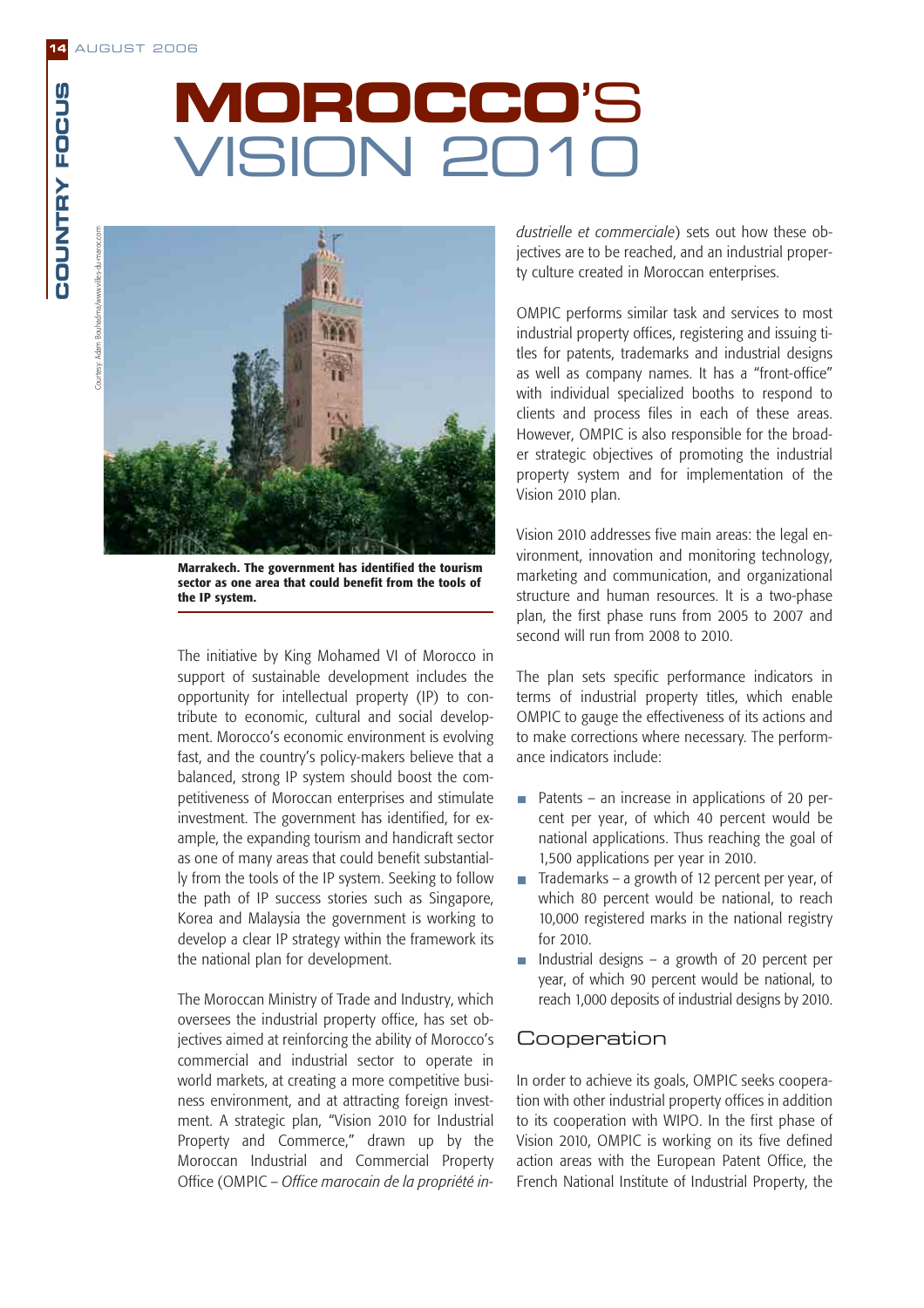### **Kingdom of Morocco**

Area: 446,550 km<sup>2</sup> Capital: Rabat Population: 32.7 million Languages: Arabic, Berber dialects and French – the main language of business Main Industries: Phosphate rock

mining and processing, tourism, leather goods, textiles

Morocco is a constitutional monarchy, located in North Africa. It borders on both the Atlantic Ocean and the Mediterranean Sea. The Atlas Mountains divide the country in two. Most of the population lives northwest of the mountains, which separate them the Sahara Desert, which covers the country's southeast and is sparsely populated and economically unproductive.

Morocco has signed Free Trade Agreements with the European Union (to take effect 2010) and the United States of America (entered into force in January 2006). Its main export and import partners are European. The country is dependent on foreign energy.

(source wikipedia.org)

Spanish Patent and Trademark Office and the Turkish Patent Institute. This cooperation has permitted the creation of national awareness programs and the organization of workshops to train OMPIC's personnel, its partners and local enterprises. This sustained effort has already contributed favorably to the development of industrial property in Morocco as reflected in the performance indicators.

OMPIC has further extended its cooperation activities to include professional business associations. This partnership aims at assisting businesses to develop, register and use industrial property, as proclaimed by its slogan, *OMPIC – A partner for your success*.

### OMPIC online

An early success for Vision 2010 was the extension of OMPIC's online services. OMPIC automated the management of industrial property registrations in its offices in 1998 and soon after made it possible to conduct online searches for prior art in patent applications, or prior trademark or industrial design registrations (see *www.ompic.org.ma*). Now, OMPIC has added an online trademark filing facility to increase rapidity, transparency and availability, and to complement the trademark and commercial name search service it offers to Moroccan businesses.

OMPIC now also offers a wide array of other services to users at *www.directInfo.ma*. These include "DirectInfo Bilan", which provides access to the



**Drawing from PCT/WO/2004/033240 filed by Nadia Khaoulani of Casablanca, for a "Vehicle cover for protection against heat." Morocco joined the PCT in 1999.**

market and financial reports of diverse companies; "DirectInfo Entreprise", which provides company histories; and "DirectInfo Marques", which permits access to the online trademark filing system. OMPIC received the National Prize for Electronic Administration for the quality of its services.

### Future outlook

Morocco has made great advances in modernizing and boosting its IP capacity and infrastructure in recent years, and was cited recently by WIPO Director General Kamil Idris as a model for the region. Only one year into the first phase of Vision 2010 OMPIC is seeing quantifiable results. The office aims to further increase cooperation and is proactively seeking new partners.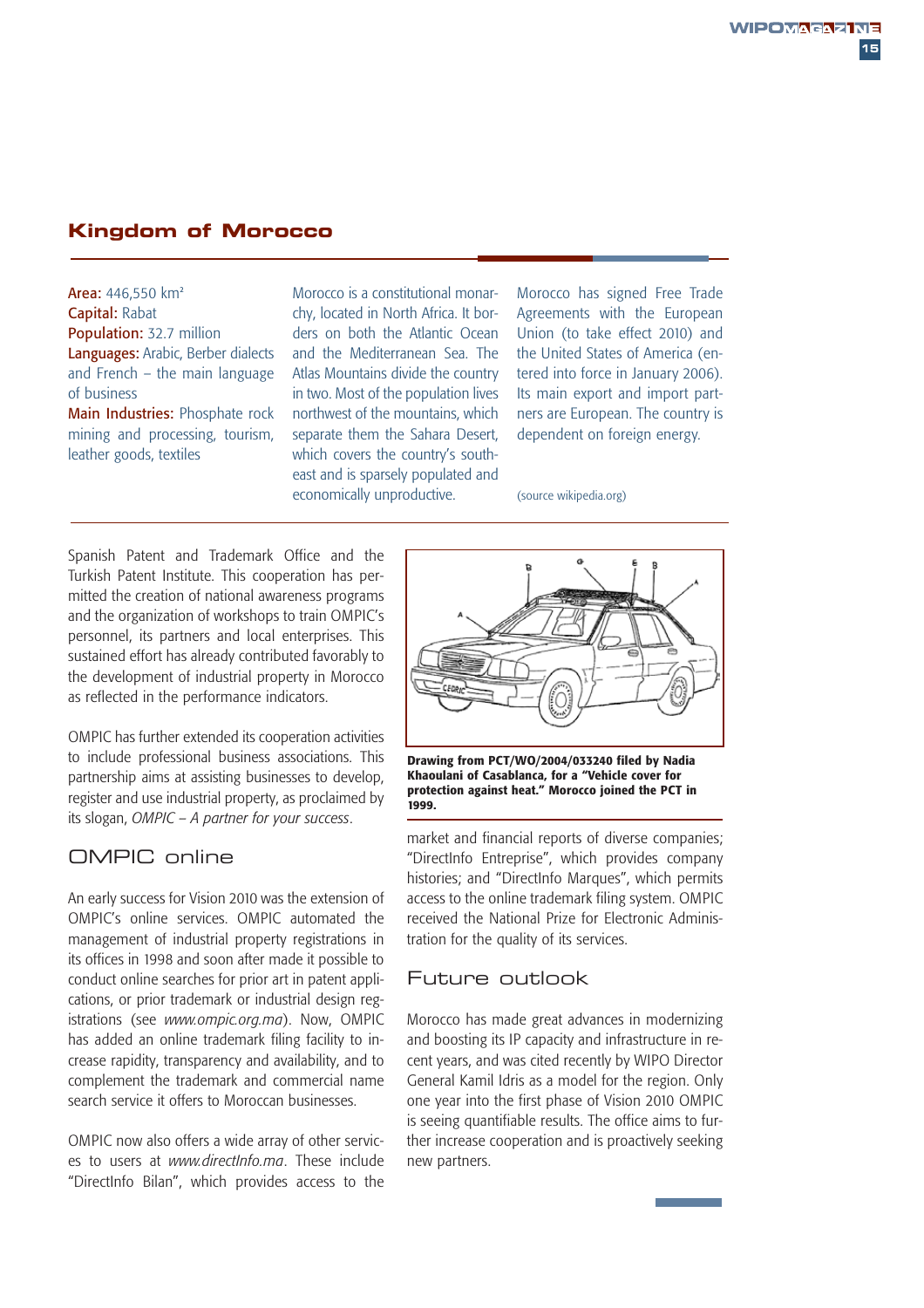# APPOINTMENT OF **TOP MANAGEMENT** TEAM

Member States in the WIPO Coordination Committee approved by consensus on June 20 the proposals put forward by WIPO Director General Kamil Idris for a new senior management team. With the exception of one Deputy Director General appointment, these posts have been filled from within the Organization, so facilitating continuity in the management structure. The appointments are effective from December 1, 2006, to November 30, 2009.

The Committee noted that all the candidates are well qualified for the proposed positions. The Director General and the Coordination Committee paid warm tributes to the outgoing Deputy Directors General, Mrs. Rita Hayes of the U.S.A. and Mr. Geoffrey Yu of Singapore, with praise for the dedication and commitment to excellence with which they served WIPO.

Dr. Idris said he shared the concern, referred to by several delegations, that equitable geographical distribution and gender balance should be respected in WIPO staffing. He noted that much progress had been made in this regard since his appointment as DG in November 1997. The number of member countries represented in the staff of WIPO rose from 68 in December 1997 to 94 in May 2006, representing an increase of 28 percent.

The new team consists of the following Deputy Directors General:

- **Mr. Philippe Petit** (France) (reappointed),
- Mr. Francis Gurry (Australia) (reappointed),
- Mr. Narendra Kumar Sabharwal (India),
- **Mr. Michael Keplinger** (United States of America).

And of the following Assistant Directors General:

- **Mr.** Ernesto Rubio (Uruguay) (reappointed),
- Mr. Geoffrey Onyeama (Nigeria),
- **Ms. Binying Wang (China).**

Dr. Idris also noted that the number of female staff in the professional and higher categories had been 63 out of 209 (30 percent) in December 1997, compared to 184 out of 433 (42 percent) in May 2006, an increase of 12 percent.

# **GENERAL ASSEMBLY** TURE WORK ON **MANAGEMMENT OF TOP INTERFERIMENT**<br> **MANAGEMMENT** TEAM<br>
Using the stars in the WF the committee noted that all the Dr. lidis sid he shared<br>
to conclusion that the committee principle in the stars of the proposed positions.

The Provisional Committee on Proposals related to a WIPO Development Agenda (PCDA), which met from June 26 to 30, decided to refer a decision on the future work of a development agenda for WIPO to the WIPO General Assembly, which will meet in September.

At its last meeting in February 2006, discussions on establishing a development agenda for WIPO resulted in agreement on a structure for future work under six main themes, grouping 111 proposals that were submitted by Member States. The Provisional Committee, which was established by the WIPO General Assembly in autumn 2005 to accelerate and complete discussions on this matter, agreed that the six theme structure would be the basis for continued discussions.

At this meeting, the PCDA discussed the proposals categorized under the different themes and Member States expressed their specific concerns in respect of these subjects. They highlighted the need to arrive at early decisions so that the process could be

taken forward. A few proposals were made with regard to the future work program and recommendations to be submitted to the General Assembly. Delegations discussed them in detail and decided to leave this question to the General Assembly.

All delegations acknowledged the importance of the issues raised during the development agenda process and the need to continue discussions on how to enhance the development dimension in all of WIPO's work.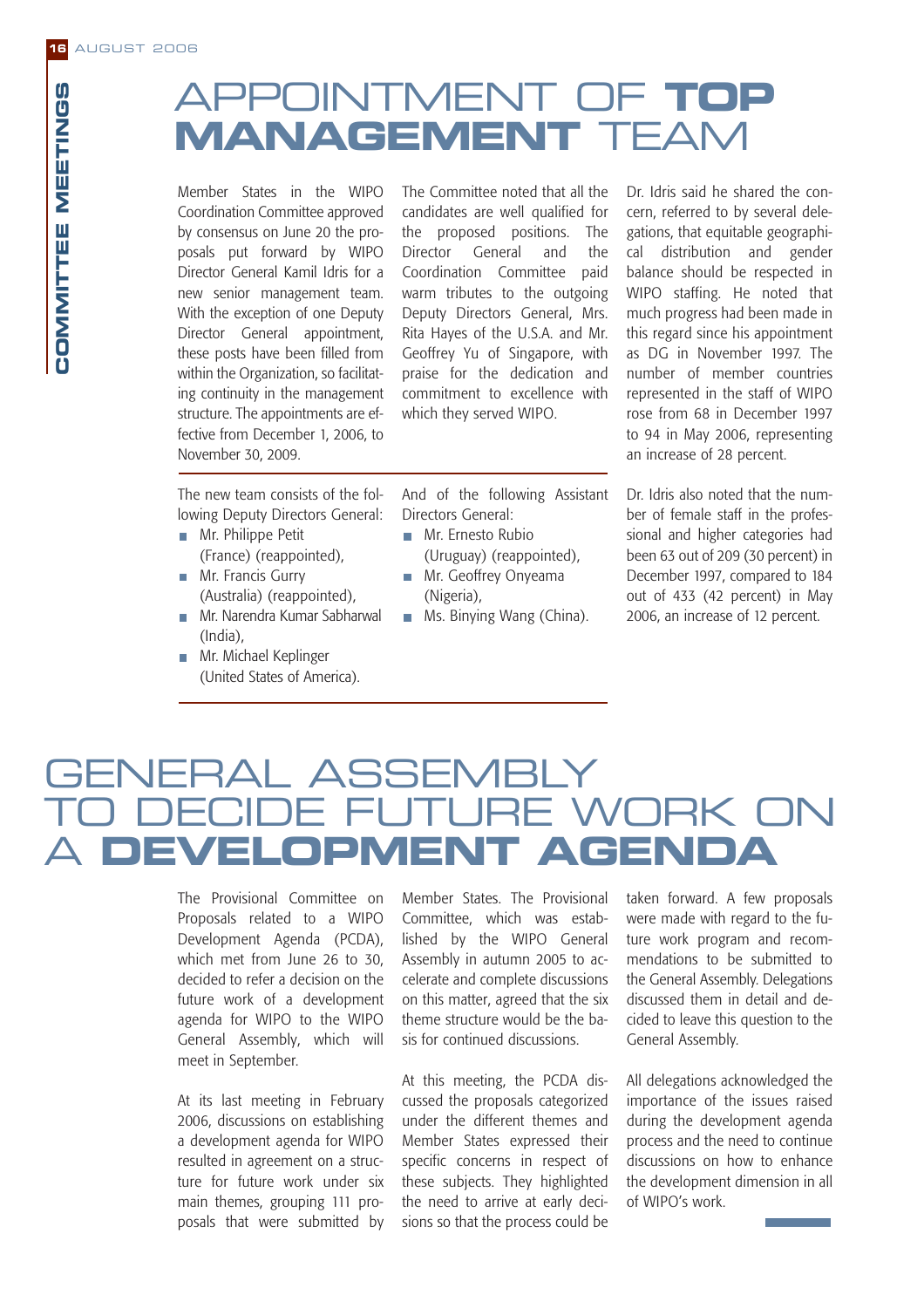# **DRCEMENT TTIJAI PROPE** ROL IGH MEASURES

### **Law and Practice in the EU**

*Enforcement of Intellectual Property Rights Through Border Measures – Law and Practice in the EU*, edited by Olivier Vrins and Marius Schneider, is a very practical contribution to the concerted fight against counterfeiting and piracy. The book provides a detailed, structured analysis of the border measures currently in place in each of the 25 European Union (EU) countries. It contains extensive references to case law, the day-to-day practice of customs authorities and further advice on sound commercial practices.

The book is timely as global levels of counterfeiting and piracy remain high. At stake are not only intellectual property rights, but public health, public order and consumer safety. Customs authorities – once primarily in charge of controlling the circulation of goods and the payment of tariffs – are now at the forefront in the fight against cross-border trade in counterfeit and pirated goods. In order to operate effectively, they need to be backed by strong legislation on border measures and on the follow-up to such measures.

In the EU, the regulatory framework for the enforcement of border measures is contained in the European Community (EC) Regulation 1383/2003, (*Customs Actions Against Goods Suspected of Infringing Intellectual Property Rights*), and the provisions for its implementation in EC Regulation 1891/2004. Their practical application, however, depends upon the national rules and procedures of the Member States. Other rules and procedures under national laws include the Intellectual Property Code or the Customs Code. In this respect, Messrs. Vrins' and Schneider's book is a valuable compendium, which covers the implementation of the EU regime, plus relevant areas of national law, to provide an overview of how the current regime of border measures is applied within the EU.

The book starts with an analysis of the counterfeiting and piracy phenomenon in the EU by Professor Michael Blakeney of Queen Mary, University of London. This is followed by an analysis of the international legal framework – Bern and Paris Conventions, the TRIPS Agreement and WIPO Model Provision – for border measures by Professor Daniel J. Gervais, Vice-Dean of Research University of Ottawa. The two editors then present the Community legal framework. The main body of the work consists of national chapters, written by a practitioner in the field, on the application of border measures in all 25 EU coun-



**Edited by Olivier Vrins and Marius Schneider Oxford University Press, 2006 ISBN-10: 0-19-928879-8 Price: £175.00**

tries. Jeremy Phillips (Visiting Professorial Fellow, Queen Mary), provides a conclusion emphasizing the confluence of interests between honest traders, consumers, and national governments, whether of the EU or of the countries of origin of the infringing goods.

The weighty volume (some 1,400 pages) is a practical tool for any IP rights holders, lawyers and enforcement authorities involved in cross-border trade with or within the EU, as well as being a reference work for academics and libraries.

The fight against counterfeiting and piracy at the borders – and hence the fight to protect public health, order and security – will only succeed if there is closer collaboration between public authorities and rightholders. The small number of applications for action by customs authorities in the European Union (2,888 in 2004) shows that much remains to be done.

The book is supplemented by a website, *www.BorderMeasures.com*, to ensure that facts are kept updated.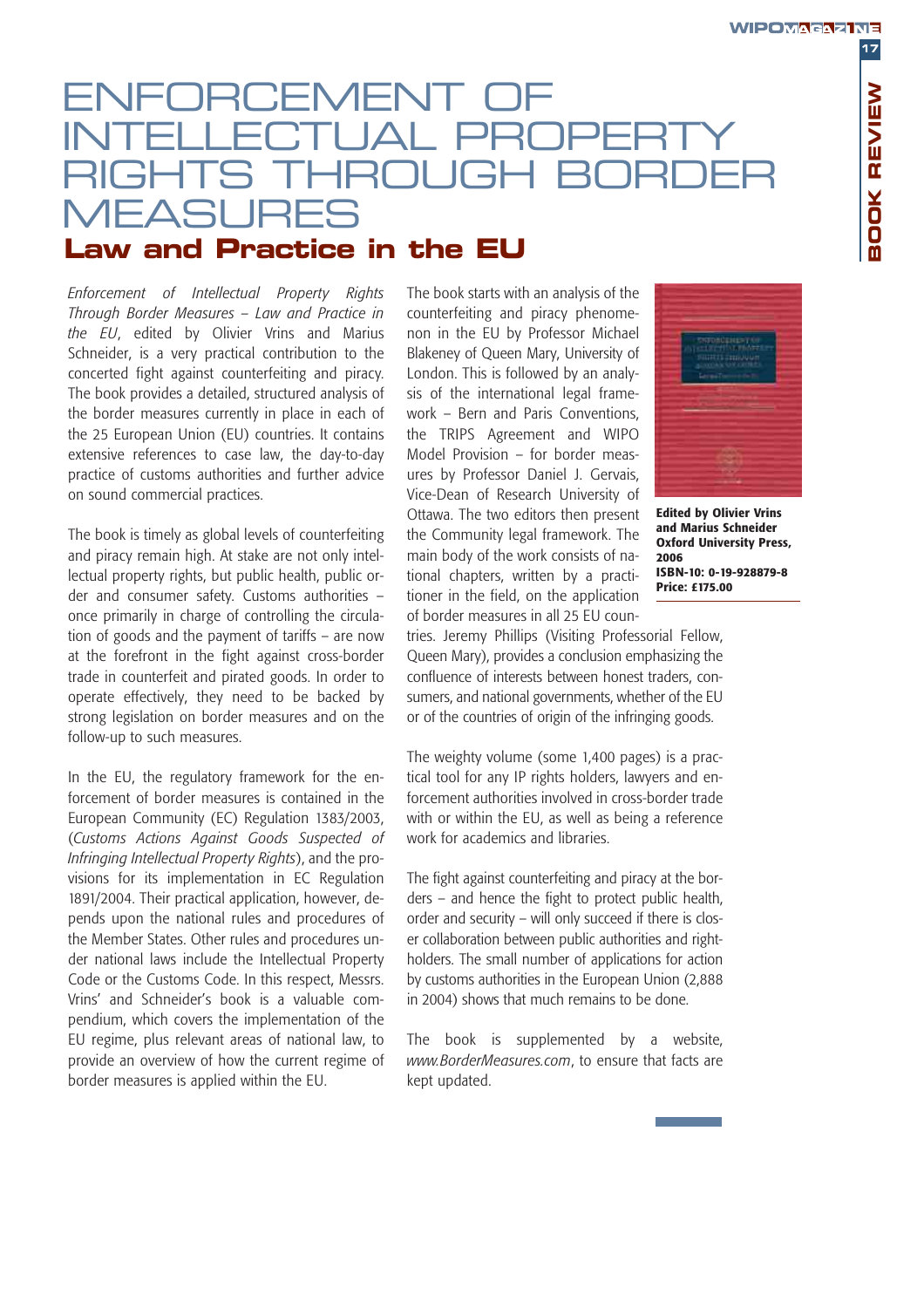# NEWS ROUNDUP

### **Barcelona Seminar Discusses Broadcasters' Rights**



**WIPO Deputy Director General Mrs. Rita Hayes and Ambassador Juan March (center), Permanent Representative of Spain, opened the seminar.**

International experts, business leaders, academics and government delegates gathered on June 21 in Barcelona, under the auspices of WIPO, the Catalan Broadcasting Council and the Barcelona Bar Associa-tion, to examine current technical, economic and legal realities in the field of broadcast-

ing, and to identify areas for development.

The seminar provided an opportunity for all interested participants to share their views on the possible impact of updating the rights of broadcasting organizations, which were established in the 1961 Rome Convention on the Protection of Performers, Producers of Phonograms and Broadcasting Organizations. The debate was structured in three parts: an analysis of the evolution of business models and technologies involved in broadcasting; an assessment of the position of broadcasters, both as users of IP in the content they transmit (films, music, literary works, etc) and as owners of their specific broadcaster rights; and finally a round table on the proposed WIPO Treaty on the Protection of Broadcasting Organizations, currently under discussion in Geneva. The round table brought together government delegates from Brazil, Colombia, Mexico, Peru, Portugal and an EU Commission representative, in a discussion moderated by the Chair of the WIPO Standing Committee on Copyright and Related Rights, Mr Jukka Liedes, to look at the range of views expressed by Iberoamerican Govern-ments and the European Union.

The event was webcast courtesy of ALFA-REDI, a Latin American NGO devoted to legal analysis of the Internet and the new technologies. Over 200 connections to the webcast were logged with an average duration of over 40 minutes, mostly from Latin America and the U.S.

The meeting benefited from the active support of broadcasting organizations and content owners, including the Association of Commercial Television in Europe (ACT), Association of European Radios (AER), Association of Spanish Commercial Radio (AERC), International Association of Broadcasting (AIR), European Broadcasting Union (EBU) and the Audiovisual Producers Rights Management Organization (EGEDA).

### **America's Cup – WIPO Provides Electronic Case Facility for Dispute Resolution**





**The electronic case facility contributes to the efficient resolution of disputes in the America's Cup, where Jury members and parties can be based in different locations, and time is of the essence.**

WIPO's Arbitration and Mediation Center has created a new customized version of the WIPO Electronic Case Facility (ECAF) to facilitate dispute resolution under the Jury Procedure of the 32<sup>nd</sup> America's Cup (ACJ ECAF). The ACJ ECAF will offer the same facility as the ECAF to submit case communication on a web-based case file and then to alert all parties by e-mail. Parties may view and search the case file at any time from any location.

Under the America's Cup Jury Rules of Procedure, the Jury resolves disputes between competitors and provides guidance in rule interpretation. The ACJ ECAF contributes to the efficient resolution of ACJ disputes, where Jury members and parties can be based in different locations, where each submission in every case must be forwarded to a multitude of actors, and where time is of the essence in reaching results.

The disputes dealt with through the ACJ ECAF do not only relate to intellectual property. Examples so far include a case on the use of logos/advertisement on boats, a case on the interpretation of racing rules, and a case on the interpretation of place of yacht construction. (The decisions are publicly available at www.acjury.org.)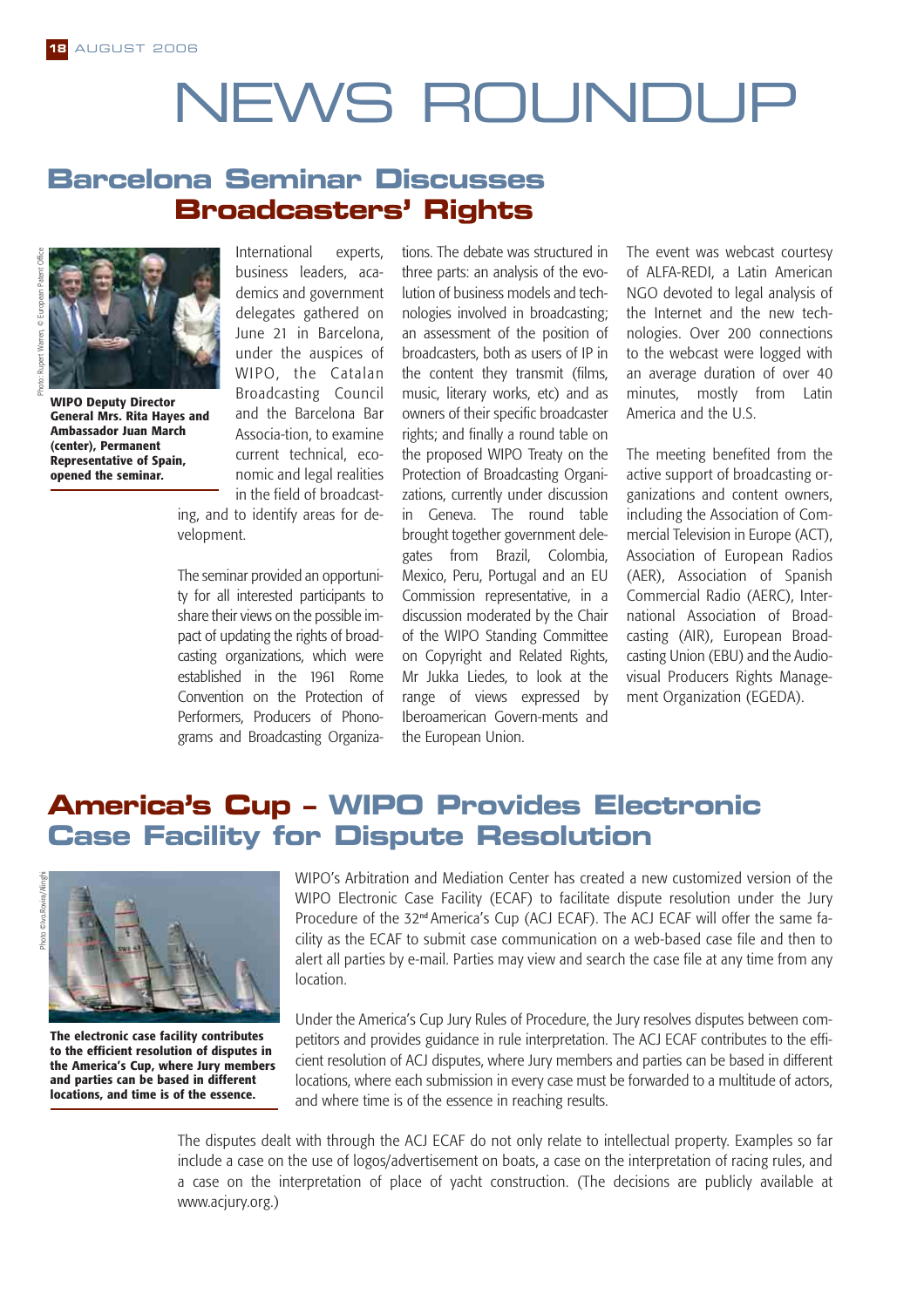### **Top Selling Cholesterol Drug Comes Off Patent**

The U.S. patent covering Merck's block-buster anti-cholesterol drug, *Zocor*, expired in June. Global sales of *Zocor*, which sells for around \$3 per daily pill in the U.S., generated \$4.4 billion in 2005, making this the most profitable drug ever to be opened to competition from generic drugs manufacturers. The next three years will see a further US\$50 billion worth of drugs going off patent.

Simvastatin, the active ingredient in *Zocor*, is a drug which slows the liver's ability to produce the type of "bad" cholesterol, which can build up in blood vessels and lead to heart attacks or strokes. Some analysts predict that competition from generic manufacturers may bring the price of simvastatin down to as little as 30 cents a pill within a year. This will also impact on *Zocor*'s even more successful rival, *Lipitor*, produced by Pfizer. *Lipitor*, which comes off patent in 5 years time, made US\$12 billion in sales – more than any other drug ever invented.



**Over 50 million adults in the U.S. have unhealthy levels of cholesterol in their blood. - A high-profit market for the drugs companies.**

### **WIPO Addresses Indigenous Issues at UN Forum**

WIPO hosted two events on the sidelines of the 5<sup>th</sup> Session of the UN Permanent Forum on Indigenous Issues held in New York in May:

a workshop entitled "Can Intellectual Property Serve as a Practical Tool for Protecting Traditional Knowledge and Cultural Expressions for the Advancement of Indigenous Women and Community Development in General?" and

a briefing session on recent developments at WIPO in relation to traditional knowledge, genetic resources and traditional cultural expressions.

The focus of the workshop was on the key role played by indigenous women in the creation and preservation of traditional knowledge and cultural expressions. Positive feedback from participants confirmed the importance of mainstreaming gender in addressing IP issues in this field. The workshop highlighted WIPO's capacity-building activities among indigenous groups, and demonstrated the wide interest among these groups in learning more about IP and its relationship with the protection of tradition-



**Panelists Christine Louwa of the El Molo Community, Lake Turkana, Marsabit District, Kenya, and Carmen Ramirez of the Wayuu People, Colombia**

al knowledge and cultural expressions. Representatives of indigenous communities in Canada, Colombia and Kenya and of other intergovernmental organizations participated as panelists.

The briefing focused on the draft objectives and principles being discussed by

the WIPO Intergovernmental Committee (IGC) on Intellectual Property and Genetic Resources, Traditional Knowledge and Folklore, the new Voluntary Fund and WIPO's ongoing consultations and studies on IP and customary laws.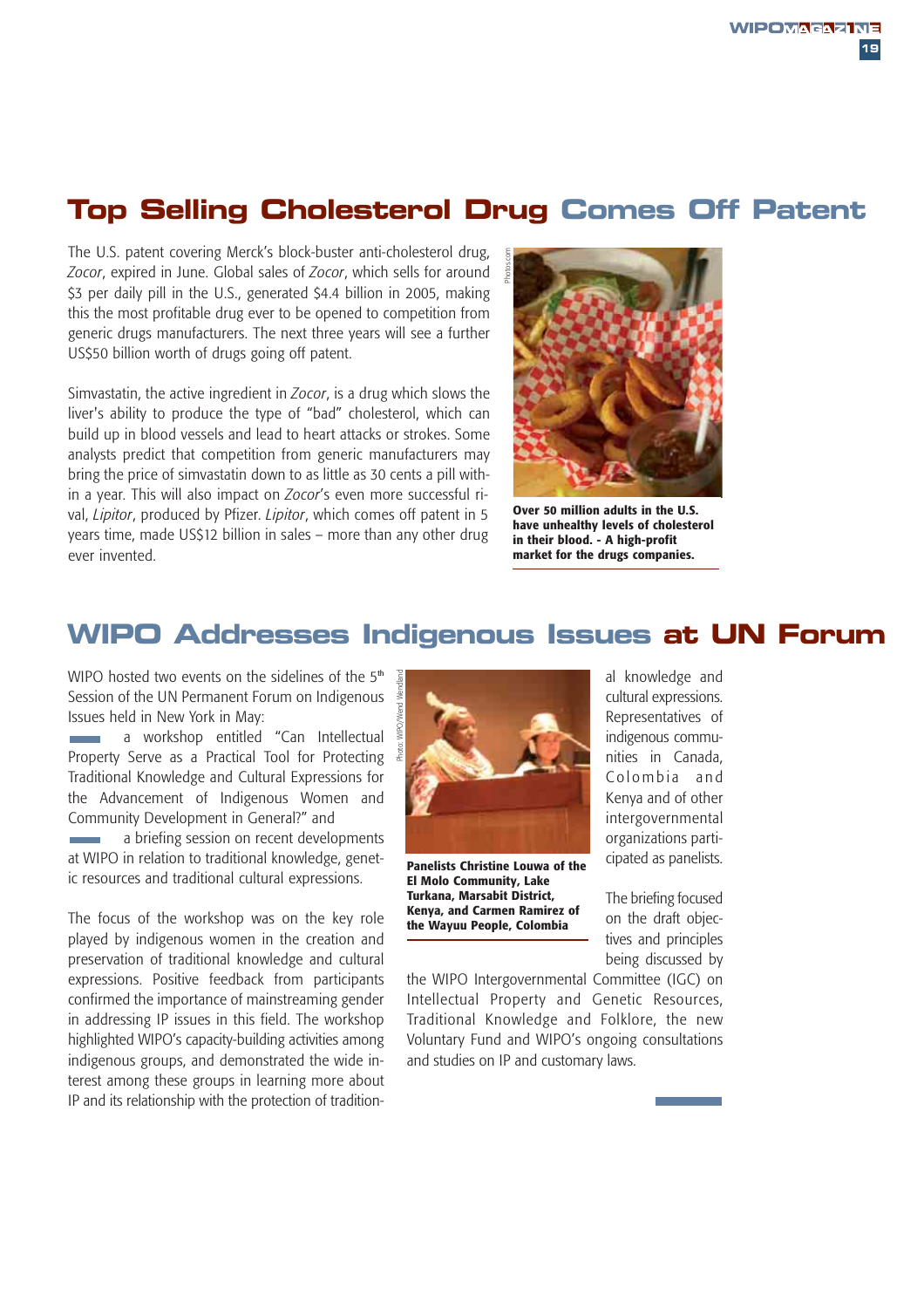# **LETTERS** AND COMMENT

*WIPO Magazine welcomes letters commenting on issues raised in Magazine articles, or on other developments in the field of intellectual property.* 

*Letters should be marked "for publication in the WIPO Magazine" and addressed to The Editor at WipoMagazine@wipo.int or to the postal/fax address on the back cover of the Magazine. Please also include your postal address. We regret that it is not possible to publish all the letters we receive. The editor reserves the right to edit, shorten, or publish extracts from letters. The author will be consulted if substantial editing is required.*

### In praise of the Da Vinci Code judgement…



Dr. Suthersanen's article, *Copyright in the Courts: The Da Vinci Code* (June 2006), sets forth in a clear and concise manner the basic copyright law principles that thankfully have not been changed.

As an IP attorney, I became immediately concerned (albeit without possessing the details of the case) that no motion was adjudicated dismissing the case as frivolous or unfounded, and that the courts took the case seriously enough to accept to hear it. From the few facts that were trickling out from the media feeding frenzy I feared that copyright law may be turned on its head. I was greatly

relieved when this turned out not to be the case.

I admit I was astonished at the media coverage generated by this case. But isn't it interesting that both books share a common publisher? That the authors of both *The Holy Blood and The Holy Grail* and *The Da Vinci Code* recently launched new books? Not to mention the Hollywood adaptation. This whole "fiasco" was a publicist's dream. The lawyers' fees for both sides combined are probably much less than any advertisement campaign would have cost them for equal media exposure!

### …and of WIPO's "star" dispute resolution service

Separately, your April 2006 article, *Resolving IP Disputes Through Mediation and Arbitration*, spotlights one of WIPO's star services. The article summarized nicely – and in language I can show my clients – what services are available to help resolve domain name disputes. I find this sort of article useful to my practice of law.

*From Nathaly J. Vermette, LL.B., LL.M. Attorney and Trade-mark Agent Montreal, Canada*

### Help us to reap what we sow – a musician's perspective



Like Amadou (*Authors, Composers, Artists: Amadou and Mariam*, January-February 2006), I am a musician trying to live from my music. I personally know IP to be an asset, something that one can physically own, like a trouser, and I know that one is supposed to be able to make a living out of it. But here in Kenya, the public see it as only there for entertainment, and so we have massive IP infringement carried out as if it was legal.

We hope that with your support, and with the support of other relevant organizations and offices of our government, we as musicians and intellectual property owners will be able to reap where we have sowed.

*From Edward Rowa Olang, Musician Nairobi, Kenya*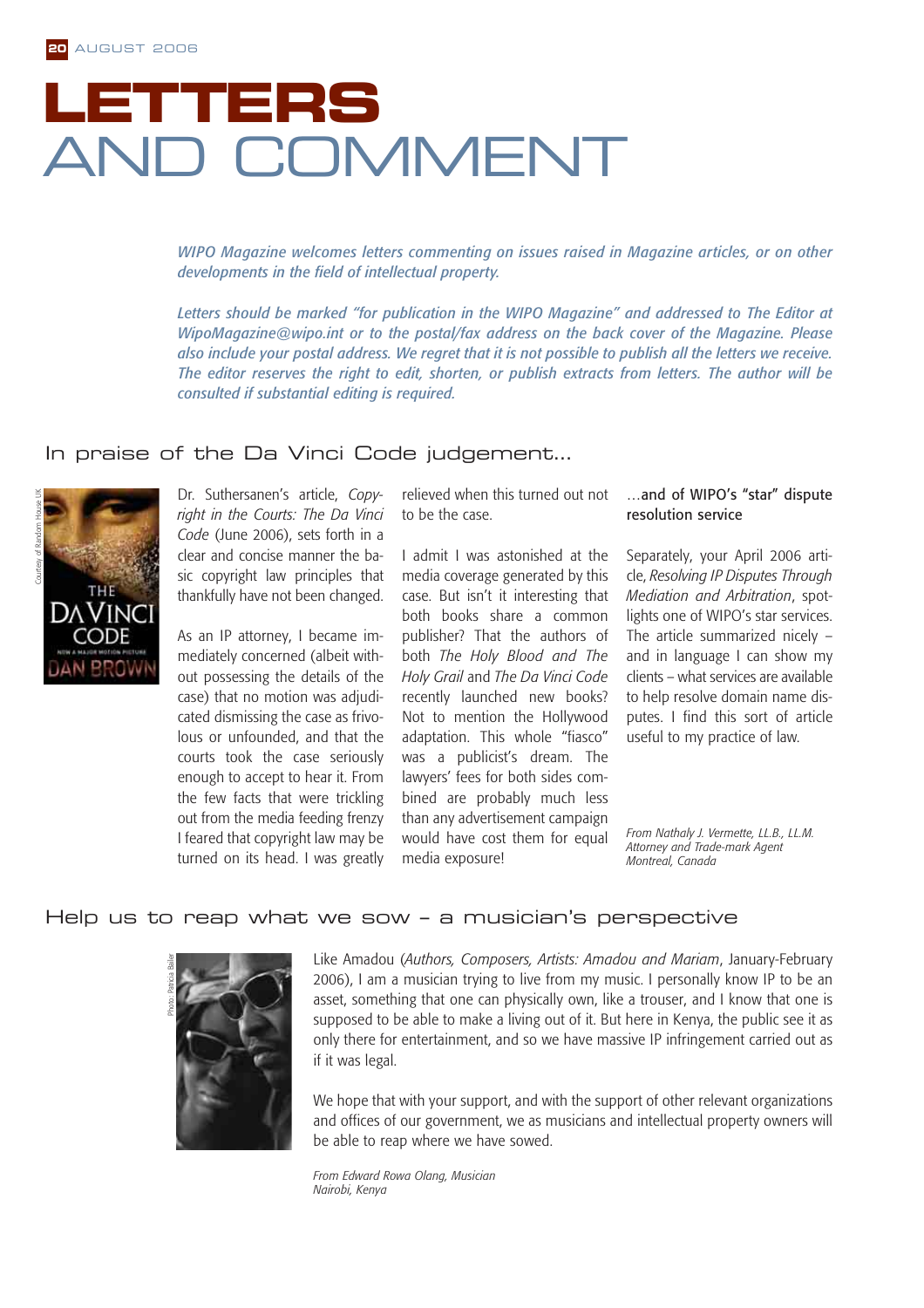**WIPOMAGAZINE** 

**21**

### Zambian journalists against piracy

I read with interest the article on counterfeit (*Recent Challenges for Enforcement of Intellectual Property Rights*, April 2006) and wish to share some of my country's own experience – and a new initiative to involve journalists.

Zambia has not been spared the scourge of piracy and counterfeit. Zambian musicians have suffered the most. One only needs to walk the streets and market places of Lusaka to see how business in pirated music is booming. Pirated audio and video tapes, DVDs, and CDs are offloaded onto the market within minutes of being released. According to Ministry of Information statistics, the Zambian government loses revenue amounting to US\$ 4.3 million every year due to piracy. Many pirated materials are imported while a substantial quantity is reproduced locally in the city's back streets using increasingly sophisticated methods.

An anti-piracy squad comprising state police, Zambia Revenue Authority, local council authority and the immigration department was formed in 2004 to crack down on the scourge, and has confiscated materials worth US\$430,000. The customs unit have also confiscated pirated materials at points of entry.

Now, on World Intellectual Property Day Zambia has announced a new initiative, *Journalists against Piracy in Zambia*. The first of its kind in the African continent, the idea arose from the Copyright Office's realization that it could not work in isolation in its efforts



*From Janet Muyawala-Ilunga, Journalist Sunday Times of Zambia Lusaka, Zambia*

### Access to essential medicines

Are patents the problem or the solution?

Your article on avian flu drugs (*Avian Flu Drugs: Patent Questions*, April 2006) illustrated some questions in the debate about patents, access to medicines and TRIPS. It should not be forgotten that access to medicines is a means to an end, and not and end in itself. The end is health for all. Important factors that impact on achieving this end include a country's financial means to purchase medicines, adequate distribution, and the ability to supply.

In this last regard, the WTO decision on the implementation of Paragraph 6 of the *Doha Declaration on the TRIPS Agreement and Public Health* plays an important part. The decision clarifies in particular how to alleviate the problems of member countries with insufficient pharmaceutical

manufacturing capacities, i.e. by granting compulsory licenses, or through technology transfer and capacity building in the pharmaceutical sector.

Utilization of the IP system and TRIPS flexibilities is essential in facilitating access to pharmaceutical products to address public health problems. But equally important is the infrastructure necessary to distribute essential medicines and administer health needs. Technical assistance needs to be channeled towards establishing efficient distribution systems. And where production is in the hands of private companies, regulation should be implemented requiring those industries to distribute to the entire populace or contribute towards distribution. Pricing also needs to be addressed, either by regulation or within the terms of the licenses, in order for the importing countries to ensure the lowest possible price.

National legislation – in both importing and exporting countries is of critical importance to ensure that the benefits of the system can be obtained. Technical assistance given to developing countries with regard to their IP legislation must take all the TRIPS flexibilities into consideration. Finally utilization of the system must aim to achieve the delicate balance between the rights of the patent holders, who need returns from their investment in order to develop new and better medicines, and the needs of the Member States seeking to develop sufficient pharmaceutical manufacturing capacities to meet public health problems.

*From Sonja H. A. Francis, Legal/Trade Consultant, St. George's, Grenada W. I.*





**Pirated CDs and DVDs on sale in downtown Lusaka.**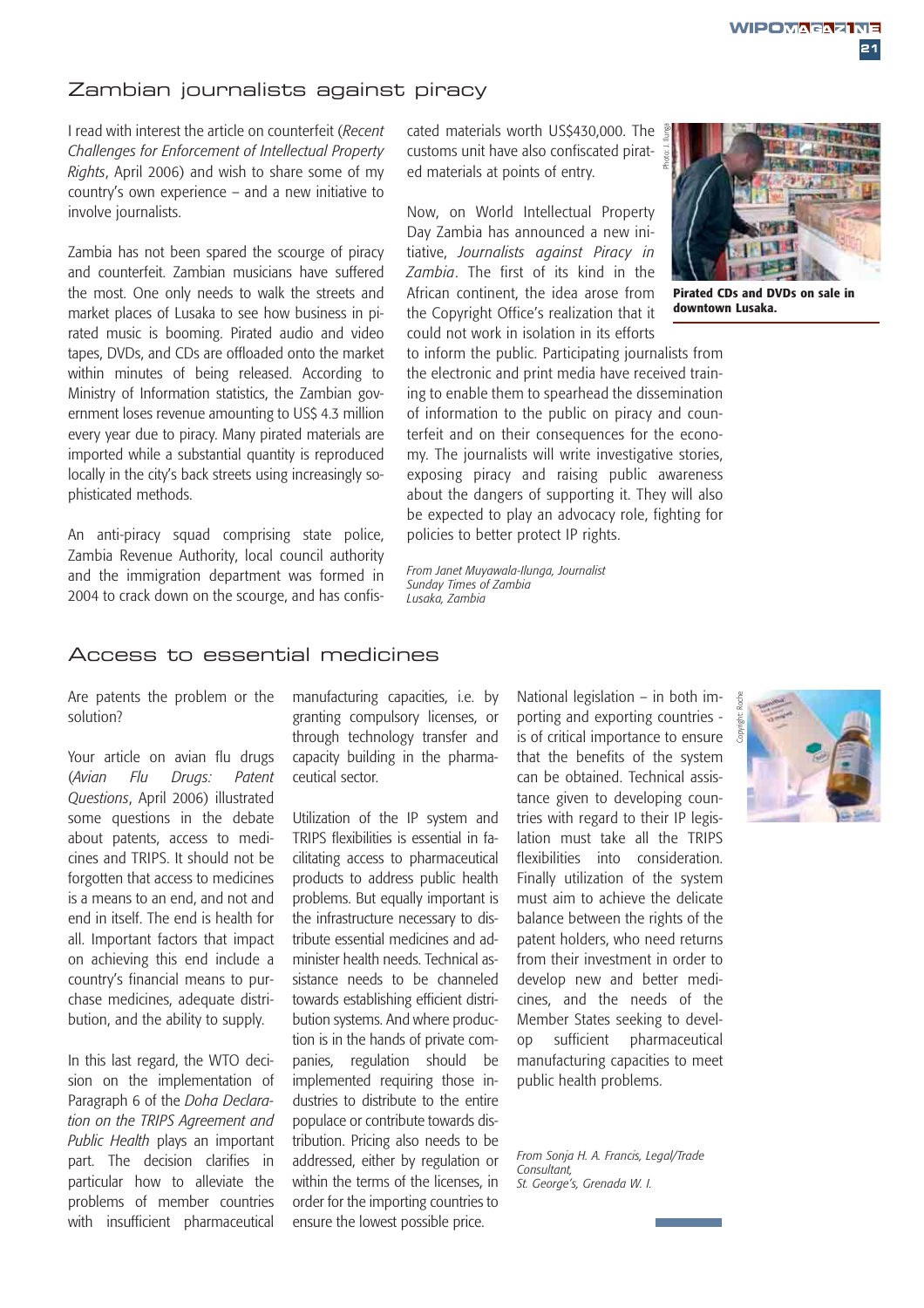# PO AWARDS: APRIL-JUNE 2006

*WIPO congratulates the following creators and inventors, who were presented with awards in May and June.*

### **Youth Challenged to Invent**

Careers Scotland in the UK organizes the Global Enterprise Challenge and the Tomorrow's Inventors Challenge each year to encourage invention among young people. A WIPO Gold Medal for Inventors is awarded to the winning teams of both competitions.

Fifteen countries took part in this year's Global Enterprise Challenge, involving about 1000 students from up to 120 schools and colleges. The winners were Team Germany, for their solar-powered mobile phone charger.

The Tomorrow's Inventors Challenge for Scottish pupils in primary schools aims to encourage teamwork, idea generation and invention in a fun and memorable way. A team from Braidbar Primary School won the award for their contribution to the de-

velopment of the Energy X project, which capitalizes on the climate of the west coast of Scotland, and uses both solar power and rain water as renewable energy sources to provide domestic electricity supply.



### WIPO Gold Medal for Inventors

### BELARUS

 $\blacksquare$  Valery Suprun – For his outstanding inventions in the field of computer technology and electronics

### FRANCE

**Eloise Genestal (Best Young** Inventor – Concours Lépine, Paris) – For her invention of a board game

### INDIA

■ M.C. Sharma, National Research Development Corpo-ration, New Delhi, and his associates at the Indian Veterinary Research Institute Izatnagar Bareilly – For an area-specific mineral mixture to increase productivity of bovines of Uttaranchal and Uttar Pradesh.

■ Certificates of Merit were also awarded to Chinmay Joshi, N.N. Pathak, and M.P. Yadav.

### POLAND

Wieslaw Szelejewski – For a process for manufacturing the Olanzapina® active substance in a new polymorphic form

Ewa Ksprzycka – For a new technology for vacuum chromizing

■ Jacek Kijenski – For Gliperol®, a new biofuel for diesel engines

Andrzej Kulpa – For a process for utilization of forestrial and wood mill wastes to make a renewable solid fuel and to produce electrical and thermal energy

### GERMANY

Katharina Becker, Wolfram Freitag, Martin Kruemmel, Momtschill Valev, Saskia Erben, Laura Mayer, Loraine Keller, Raphael Pierzina and Fritz Dollnick (*Global Enterprise Challenge*, Scotland) – For a portable solar powered battery charger for mobile phone and other everyday electronic equipment (see box).

#### SYRIA

Amr Al Fakhouri (best young inventor) – For a dictionary for medical purposes

Ahmad Omar Tabbab – For a filter for the separation of water from fuel.

#### UNITED KINGDOM

Calum King, Reiss McLeod, Andrew Milne, Mariyah Ahmed and Katrina Moir of the Braidbar Primary School, Scotland (*Tomorrow's Inventors Challenge*, Scotland) – For their contribution to the development of the Energy X project (see box).

### WIPO Trophy for Innovative **Enterprise**

#### BELARUS

V.A. Belyi Metal-Polymer Research Institute (National Academy of Sciences of Belarus) – For the active promotion of its patented inventions and new technologies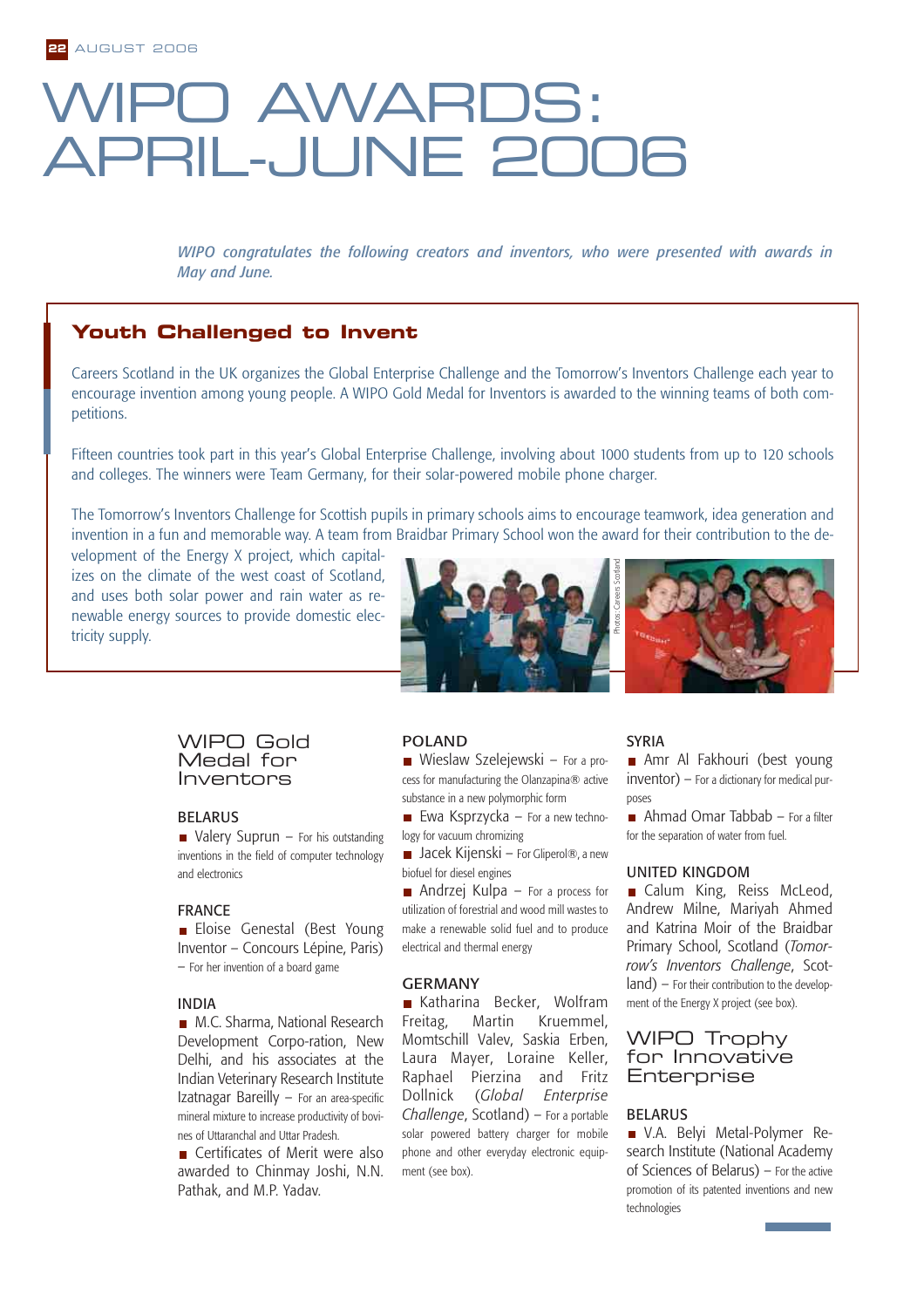### **Calendar of Meetings**

### SEPTEMBER 25 TO OCTOBER 3 GENEVA

### *Assemblies of the Member States of WIPO (Forty-second series of meetings)*

Some of the assemblies will meet in extraordinary session, other bodies in ordinary session. Invitations: As members or observers (depending on the assembly), the States members of WIPO and the European Commmunity; as observers, other States and certain organizations.

### NOVEMBER 6 TO 10 GENEVA

### *Committee of Experts Under the Vienna Agreement Concerning the International Classification of the Figurative Elements of Marks (Fifth session)*

The Committee of Experts will decide on the adoption of proposals for amendments and additions to the current (fifth) edition of the Vienna Classification for incorporation in the new (sixth) edition, which should enter into force on January 1, 2008, and be published in the two authentic versions (English and French). Invitations: As members, the States members of the Vienna Union; as observers, all States members of the Paris Union which are not members of the Committee, and certain organizations.

### NOVEMBER 13 TO 17 GENEVA

### *Standing Committee on the Law of Trademarks, Industrial Designs and Geographical Indications (SCT) (Sixteenth session)*

The Committee will work on new issues as identified by the SCT at its Fifteenth session, in particular new types of marks, trademark opposition procedures, the harmonization of formalities concerning the procedures for design registration and the relationship between trademarks and some aspects of copyright law. Invitations: As members, the States members of WIPO and/or the Paris Union; as observers, other States and certain organizations.

### NOVEMBER 15 GENEVA

### *Seminar on the Hague System of International Registration of Industrial Designs*

This Seminar, in English and French, is aimed at increasing awareness and practical knowledge of the Hague system for the international registration of industrial designs among industry and private practitioners who use, or will use, the system.

Invitations: Registration is open to all interested parties subject to the payment of a registration fee. The competent authorities of the States members of the Hague Union will be exempt from the payment of the fee.

### NOVEMBER 16 AND 17 GENEVA

#### *Seminar on the Madrid System of International Registration of Marks*

This Seminar, in English, aims at increasing awareness and practical knowledge of the Madrid system among trademark agents who use, or will use, the system whether in industry or in private practice. These Seminars are held regularly every year, both in English and French.

Invitations: Registration is open to interested parties, subject to the payment of a registration fee. The competent authorities of the States members of the Madrid Union will be exempt from the payment of the fee.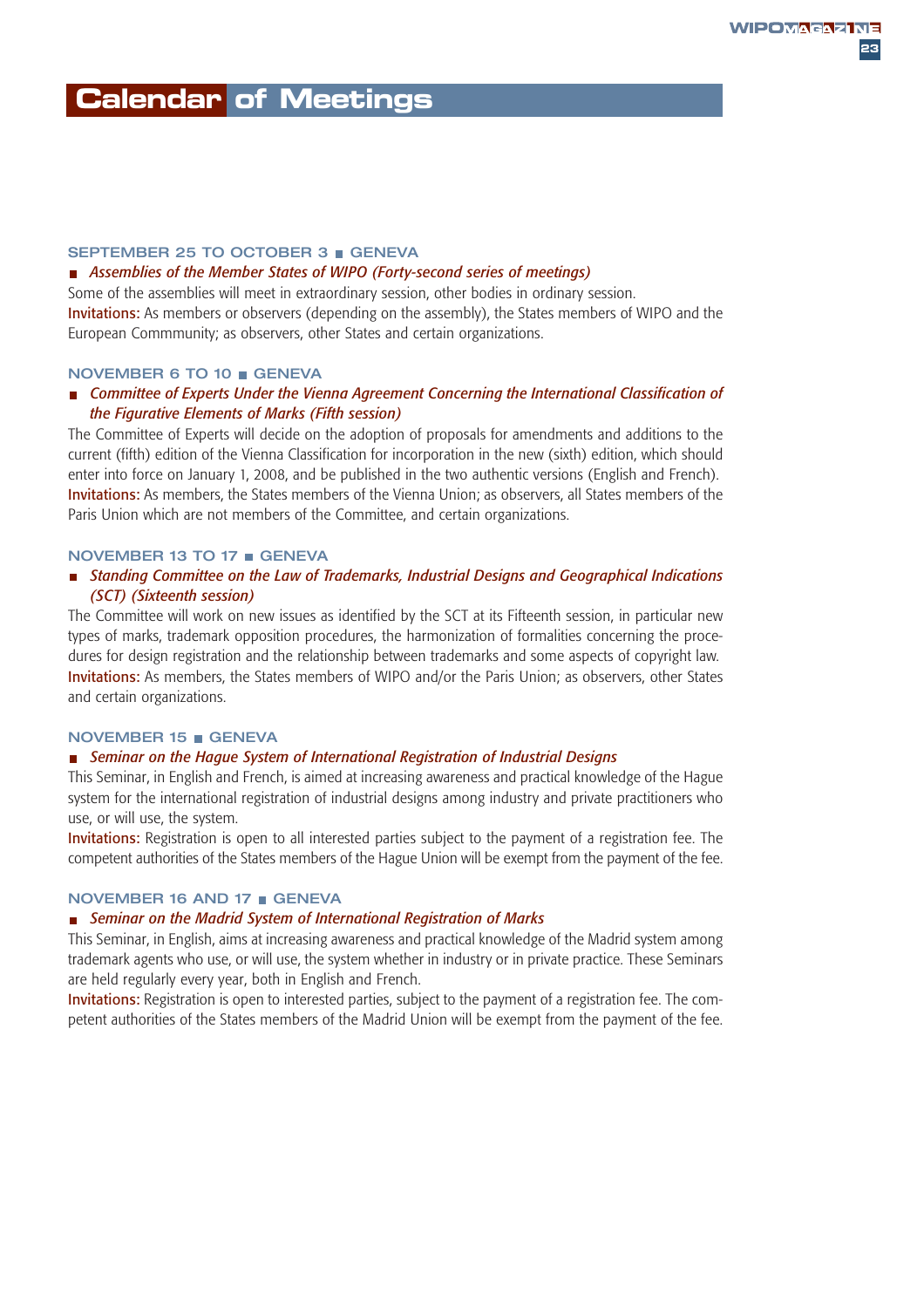# NEW **PRODUCTS**



**Patent Cooperation Treaty (PCT) and Regulations under the PCT** 2006: English 274E, French 274F, German 274G 2005: Chinese 274C 20 Swiss francs (plus shipping and handling)



**International Classifications of Goods and Services for the Purposes of the Registration of Marks (Nice Classification) Ninth edition** English/French 500EF/9, French/English 500FE/9

100 Swiss francs (plus shipping and handling)



**International Classifications of Goods and (Nice Classification) Ninth edition Part I: List of Goods and Services in Alphabetical Order** English 500.1E/9, French 500.1F/9 100 Swiss francs (plus shipping and handling)



**International Classifications of Goods and (Nice Classification) Ninth edition Part II: List of Goods and Services in Class Order** English 500.2E/9, French 500.2F/9 80 Swiss francs (plus shipping and handling)



**INTERCAMBIAR VALOR Negociación de Acuerdos de Licencia de Tecnología** Spanish 906S 30 Swiss francs (plus shipping and handling)



**Protecting Your Inventions Abroad: Frequently Asked Questions About the Patent Cooperation Treaty (PCT)** English 433E, French 433F, Spanish 433S Free of charge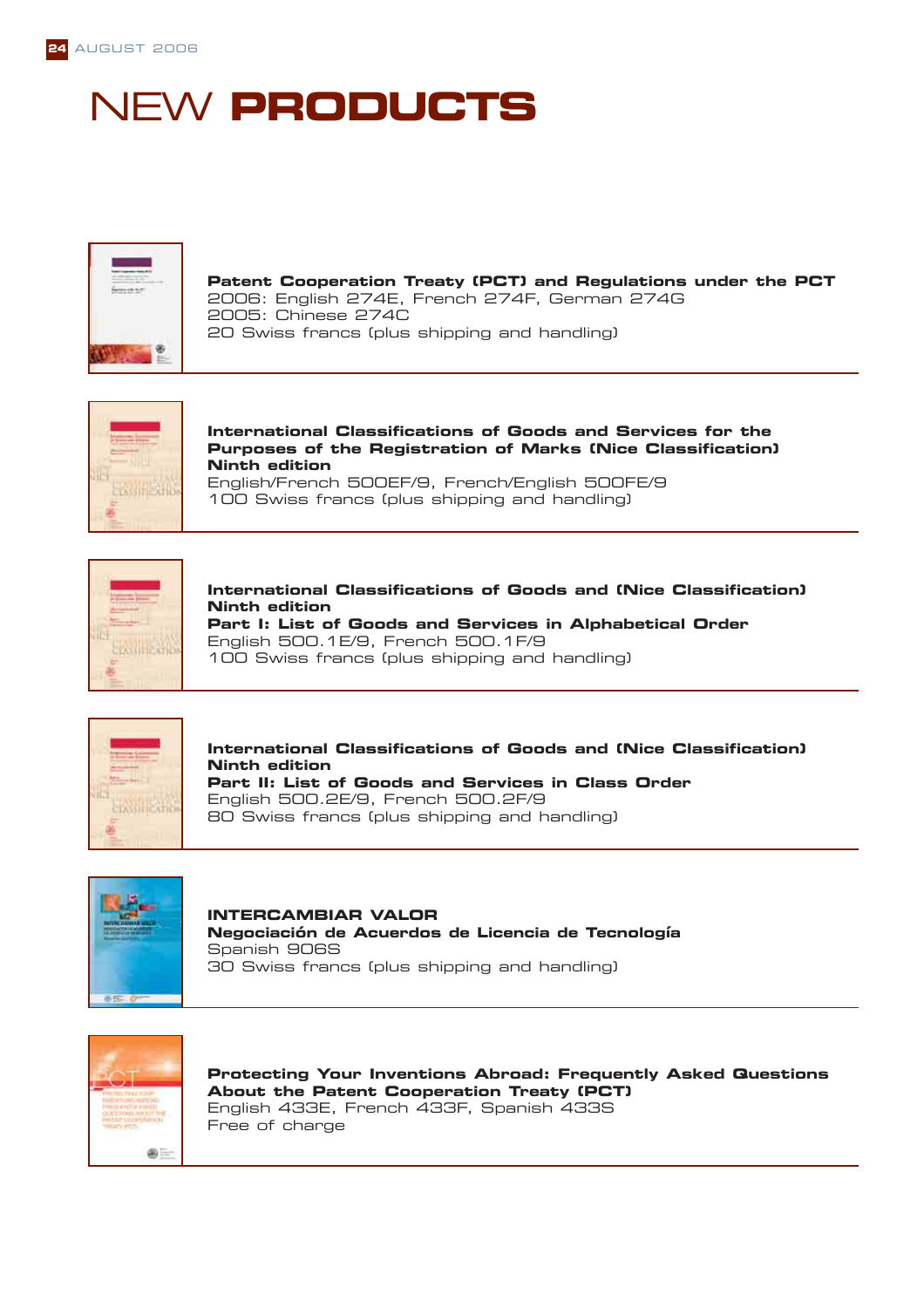

**Patentscope – Accès au monde de la technologie** French L434F Free of charge



**Dispute Resolution for the 21<sup>st</sup> Centuey** Korean 779K Free of charge



**Des artistes au public** French 922F Free of charge



**Tirer les leçons du passé, créer l'avenir: inventions et brevets** French 925F, Spanish 925S Free of charge

### Purchase publications online: www.wipo.int/ebookshop Download free information products: www.wipo.int/publications/

The above publications may also be obtained from WIPO's Design, Marketing, and Distribution Section: 34, chemin des Colombettes, P.O. Box 18, CH-1211 Geneva 20, Switzerland. Fax: +41 22 740 18 12 e-mail: publications.mail@wipo.int

Orders should indicate:

- (a) the number or letter code of the publication desired, the language, the number of copies the full address for mailing
- (b) the full address for mailing<br>(c) the mail mode (surface or  $\alpha$
- the mail mode (surface or air).